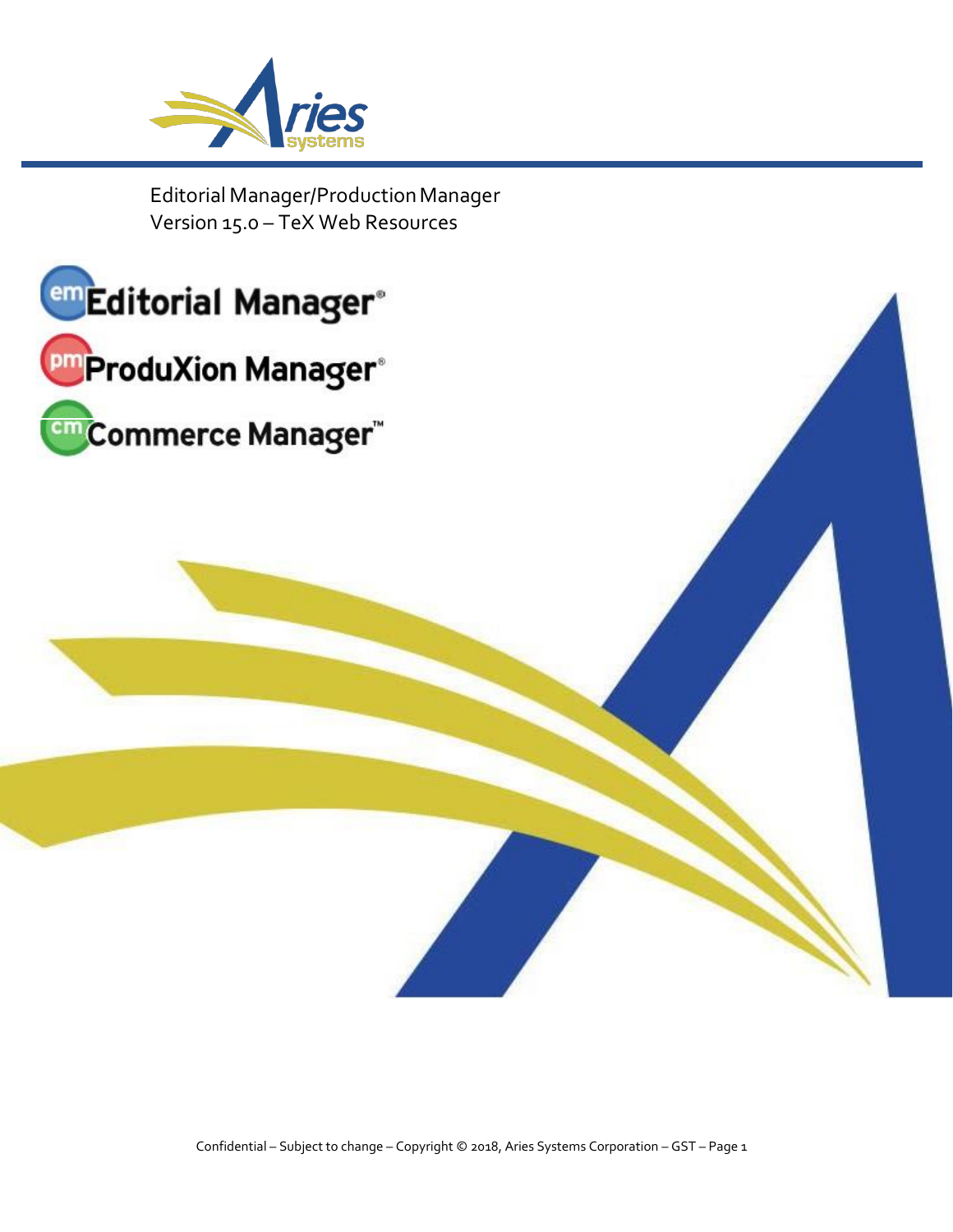

# **LaTex Guide and FAQs**

For EM / PM Version 15.0+ – 11/2018

Copyright © 2018, Aries Systems Corporation

This document is the confidential and proprietary information of Aries Systems Corporation, and may not be disseminated or copied without the express written permission of Aries Systems Corporation. The information contained in this document is tentative, and is provided solely for planning purposes of the recipient. The features described for this software release are likely to change before the release design and content are finalized. Aries Systems Corporation assumes no liability or responsibility for decisions made by third parties based upon the contents of this document, and shall in no way be bound to performance therefore.

Confidential – Subject to change – Copyright © 2018, Aries Systems Corporation – GST – Page 2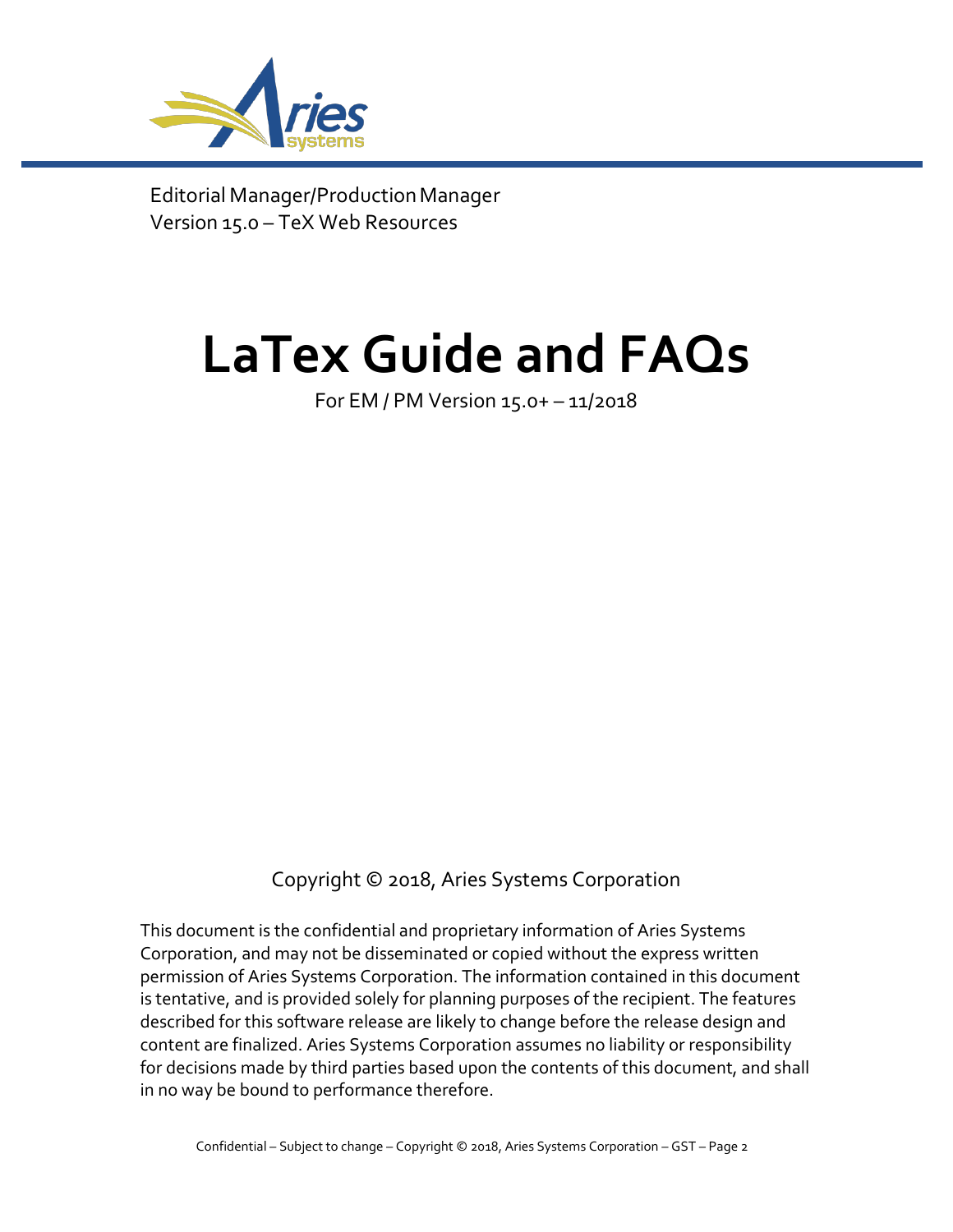

# **Preparing of a Tex Submission for Editorial Manager:**

**Note:** There has been a significant increase in the number of TeX submissions to journals using Editorial Manager. While we do not offer direct technical support for TeX, just as we don't offer direct technical support for Microsoft Word, we have compiled a list of TeX-related web sites for journals to use, but please do feel free to distribute this information to your authors if you deem it helpful.

## **Upload Order of the TeX Submission files:**

We suggest uploading the TeX Submission files in the following order:

- Response to Reviewer as unprotected, not secured PDF or TeX-file
- Author Agreement as unprotected, not secured PDF
- testtex.tex (as manuscript item)
- testclo.clo (as manuscript item)
- testclass.cls (as manuscript item)
- teststyle.sty (as manuscript item)
- testbest.bst (as manuscript item)
- nomenclature.nls (as manuscript item)
- nomenclature.ilg (as manuscript item)
- nomenclature.nlo (as manuscript item)
- figa.eps (as figure item)
- figb.eps (as figure item)
- figc.ps (as figure item)
- figd.ps (as figure item)
- all other figures

**Note:** we suggest uploading only one TeX-Submission file, which is uploaded as manuscript item at the top of the item list by the original submission or revision. If you upload more than one TeX-Submission file, please upload the Main TeX-File as first item and than all other TeX-files.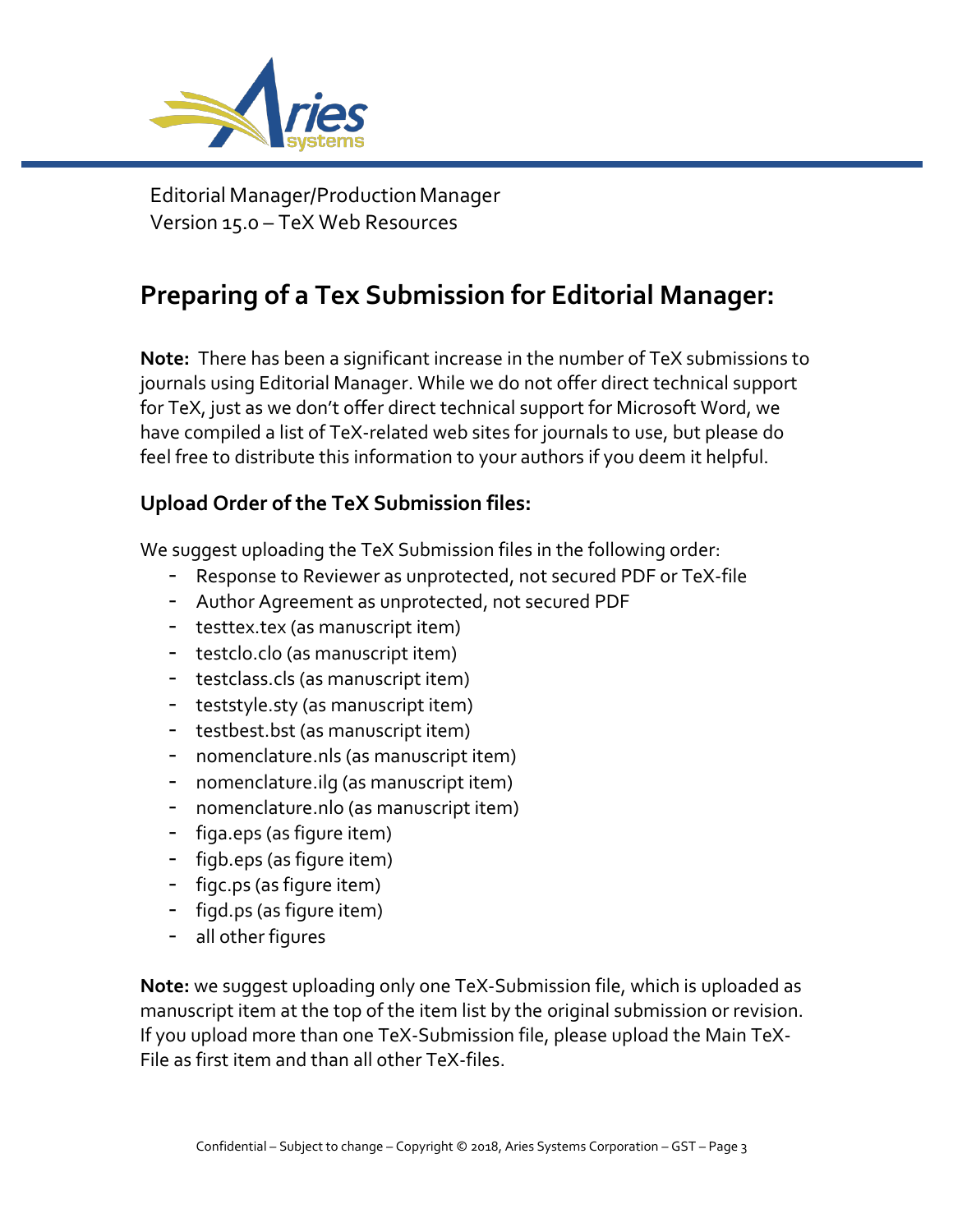

**Note:** Please do not upload Latex files as a supplementary material item, because then the Reviewer PDF can't be built correct and then Reviewers will not have access to your submission.

## **Uploading TeX Submission for Editorial Manager with the new LiXuid Submission Author Submission Interface – using single files:**

After selecting the Article type please upload first the manuscript item. The first Item must be the TeX file and then please upload all other files.

| Article Type<br>Selection                                  | <b>Attach Files</b> |                                         | General<br>Information   | Review<br>Preferences                                                                                         | Additional<br>Information           |             | <b>Comments</b>              |                                 | Manuscript                            |
|------------------------------------------------------------|---------------------|-----------------------------------------|--------------------------|---------------------------------------------------------------------------------------------------------------|-------------------------------------|-------------|------------------------------|---------------------------------|---------------------------------------|
|                                                            |                     |                                         |                          |                                                                                                               |                                     |             |                              | <b>Insert Special Character</b> |                                       |
| <b>Required For Submission:</b><br>$\checkmark$ Manuscript |                     | Select Item Type<br>*Manuscript         |                          | $\mathbf{v}$                                                                                                  |                                     |             |                              |                                 |                                       |
| Please provide any additional<br>items.                    |                     | Description<br>Manuscript               |                          |                                                                                                               |                                     | Browse      | OR                           |                                 |                                       |
|                                                            |                     |                                         |                          |                                                                                                               |                                     |             |                              | Drag & Drop                     |                                       |
|                                                            |                     |                                         |                          |                                                                                                               |                                     |             |                              | <b>Files Here</b>               |                                       |
|                                                            |                     | arXiv Identifier:<br>Attach arXiv Files |                          | To attach files from arXiv.org, enter the arXiv identifier (sample: XXXX.XXXXX) and click Attach arXiv Files. |                                     |             |                              |                                 |                                       |
|                                                            |                     |                                         |                          | <b>Description</b>                                                                                            | <b>File Name</b>                    | <b>Size</b> | <b>Last Modified Actions</b> |                                 | <b>Select</b>                         |
| <b>Order</b> Item<br>*Manuscript                           |                     |                                         | $\overline{\phantom{a}}$ |                                                                                                               | Sample-gst.tex 260 Bytes 25.01.2018 |             |                              | Download                        | $\begin{array}{c} \hline \end{array}$ |
| Figures (all others)                                       |                     |                                         | $\overline{\phantom{a}}$ |                                                                                                               | shark.jpg                           | 50.4 KB     | 25,01,2018                   | <b>Edit Data</b><br>Download    | $\Box$                                |

Sample TeX Submission with one TeX file and one Figure:

Please click at Proceed and follow with the General Information (e.g. Keywords and Classifications), the Review Preferences Step, the Additional Information and the Comments Submission Step.

Now you will come to Manuscript Data Step where you have manually entered the Title of your manuscript, the Abstract and the Authors / Co-Authors and the Funding information of your submission manually: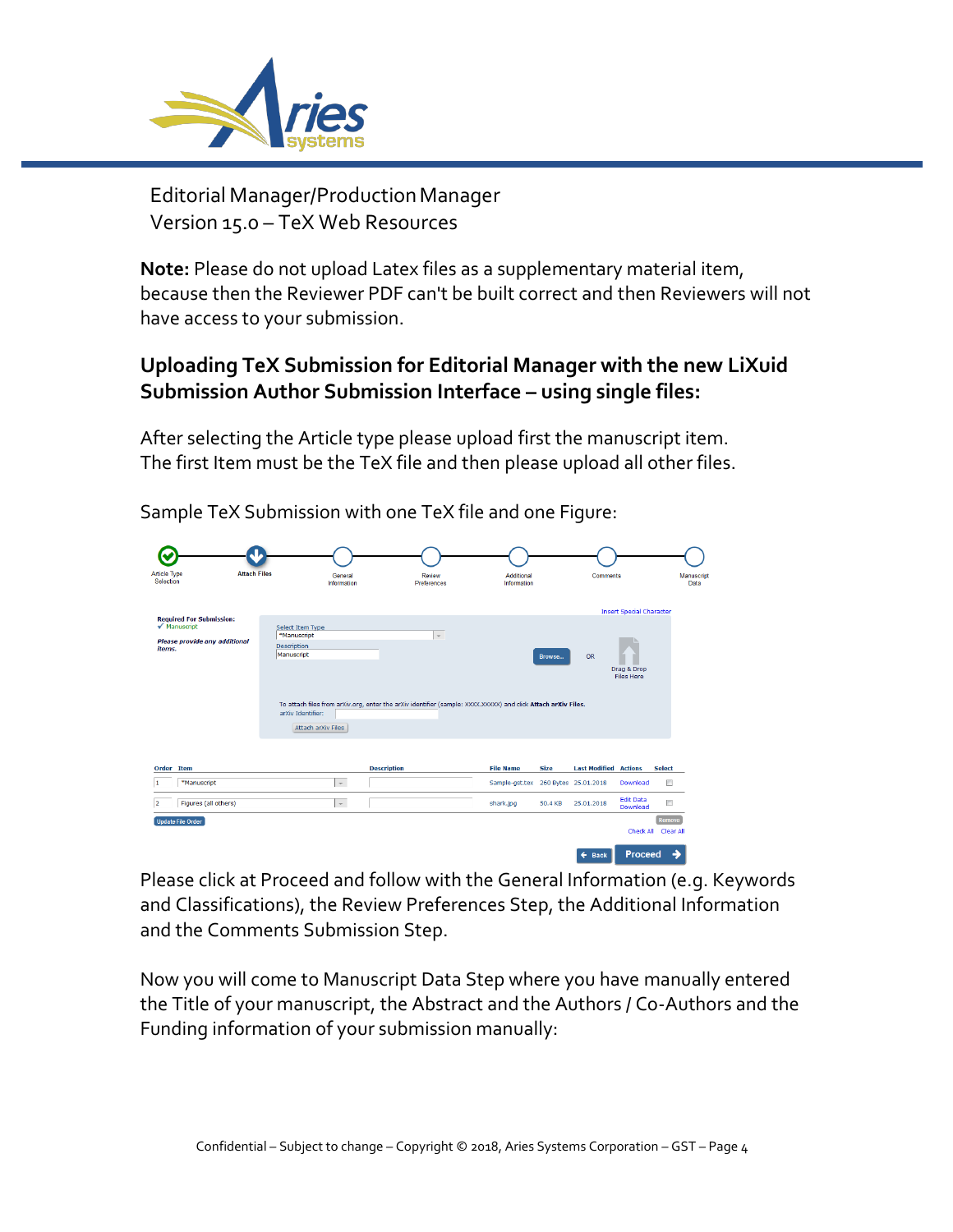

| Selection                                                                                       | <b>Attach Files</b> |                       | General<br>Information                                                                                                                                                                                                                                                        | Review<br><b>Preferences</b> | Additional<br>Information | Comments                        | <b>Manuscript</b><br>Data |
|-------------------------------------------------------------------------------------------------|---------------------|-----------------------|-------------------------------------------------------------------------------------------------------------------------------------------------------------------------------------------------------------------------------------------------------------------------------|------------------------------|---------------------------|---------------------------------|---------------------------|
| When possible these fields will<br>be populated with information                                |                     | $+$ Title             |                                                                                                                                                                                                                                                                               |                              |                           | <b>Insert Special Character</b> |                           |
| collected from your uploaded<br>submission file. Steps requiring                                |                     | + Abstract            |                                                                                                                                                                                                                                                                               |                              |                           |                                 |                           |
| review will be marked with a<br>warning icon. Please review                                     |                     | + Authors             |                                                                                                                                                                                                                                                                               |                              |                           |                                 |                           |
| these fields to be sure we<br>found the correct information<br>and fill in any missing details. |                     | - Funding Information |                                                                                                                                                                                                                                                                               |                              |                           |                                 |                           |
|                                                                                                 |                     |                       | Please choose a funding source from the list that displays as you start to enter the funder's name. If you are unable to make a<br>selection from the list you can continue to enter the entire funder's name. Then enter the award number and select the award<br>recipient. |                              |                           |                                 |                           |
|                                                                                                 |                     |                       | <b>Current Funding Sources List</b>                                                                                                                                                                                                                                           |                              |                           | + Add a Funding Source          |                           |
|                                                                                                 |                     |                       | There are currently no Funding Sources in the list                                                                                                                                                                                                                            |                              |                           |                                 |                           |
|                                                                                                 |                     |                       |                                                                                                                                                                                                                                                                               |                              |                           |                                 |                           |

**Note:** The automatically metadata extraction will only work with files in Microsoft Word format (.doc or .docx).

In the next Step please click at Build PDF for Approval and the EM Submission PDF will be created. Please View the Submission and approve them.

## **Upload LaTeX Submission with several LaTeX Files (compressed in one ZIP or tar.gz archive) using the new LiXuid Submission Author Submission Interface:**

After you have selecting the Article Type please upload the compressed Zip-File with your LaTeX-Files in it. Please use the Browse Button or use Drag & Drop files option here:

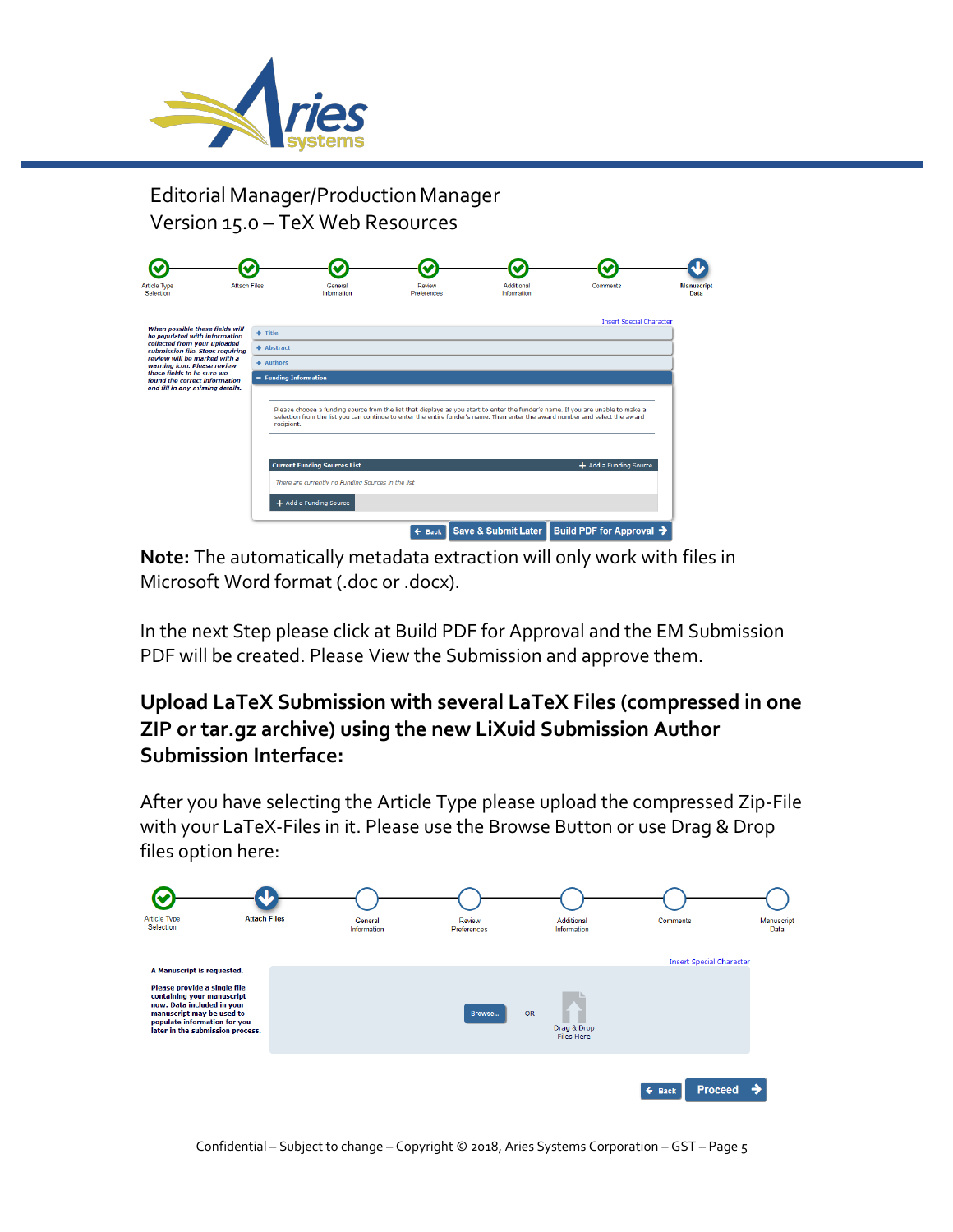



EM will now upload the file, check them for Viruses, decompress them and then EM will display you the uploaded file list from your archive:

| <b>Required For Submission:</b><br>· Manuscript<br>Please provide any additional<br>items. | Select Item Type<br>*Manuscript<br>Description<br>Manuscript<br>To attach files from arXiv.org, enter the arXiv identifier (sample: XXXX.XXXXX) and click Attach arXiv Files.<br>arXiv Identifier:<br>Attach arXiv Files | $\mathbf{v}$                                    | Browse      | <b>OR</b>                    | Drag & Drop<br><b>Files Here</b> |               |
|--------------------------------------------------------------------------------------------|--------------------------------------------------------------------------------------------------------------------------------------------------------------------------------------------------------------------------|-------------------------------------------------|-------------|------------------------------|----------------------------------|---------------|
| <b>Order Item</b>                                                                          | <b>Description</b>                                                                                                                                                                                                       | <b>File Name</b>                                | <b>Size</b> | <b>Last Modified Actions</b> |                                  | <b>Select</b> |
| Choose<br>$\mathbf{r}$                                                                     | $\overline{\phantom{a}}$                                                                                                                                                                                                 | ijisloe1.tex                                    |             | 65.7 KB 25.01.2018           | Download                         | $\Box$        |
| Choose<br>2                                                                                | $\overline{\phantom{m}}$                                                                                                                                                                                                 | ijisloe1.bbl                                    | 3.0 KB      | 25.01.2018                   | Download                         | $\Box$        |
| 3<br>Choose                                                                                | $\overline{\mathbf{v}}$                                                                                                                                                                                                  | spphys.bst                                      |             | 27.9 KB 25.01.2018           | Download                         | $\Box$        |
| Choose<br>$\overline{4}$                                                                   | $\overline{\phantom{a}}$                                                                                                                                                                                                 | graphicx.sty                                    | 8.0 KB      | 25.01.2018                   | Download                         | ▣             |
| Choose<br>5                                                                                | $\overline{\phantom{a}}$                                                                                                                                                                                                 | acmsmall-sample-bibfile.bib 298.5 KB 25.01.2018 |             |                              | Download                         | $\Box$        |
| 6<br>Choose                                                                                | $\overline{\mathbf{v}}$ .                                                                                                                                                                                                | algorithm2e.sty                                 |             | 127.0 KB 25.01.2018          | Download                         | $\Box$        |
| Choose<br>7                                                                                | $\overline{\phantom{a}}$                                                                                                                                                                                                 | figLOE0.eps                                     |             | 991.0 KB 25.01.2018          | Download                         | $\Box$        |
| Choose<br>8                                                                                | $\mathbf{v}$                                                                                                                                                                                                             | figLOE1.eps                                     |             | 32.9 KB 25.01.2018           | Download                         | n             |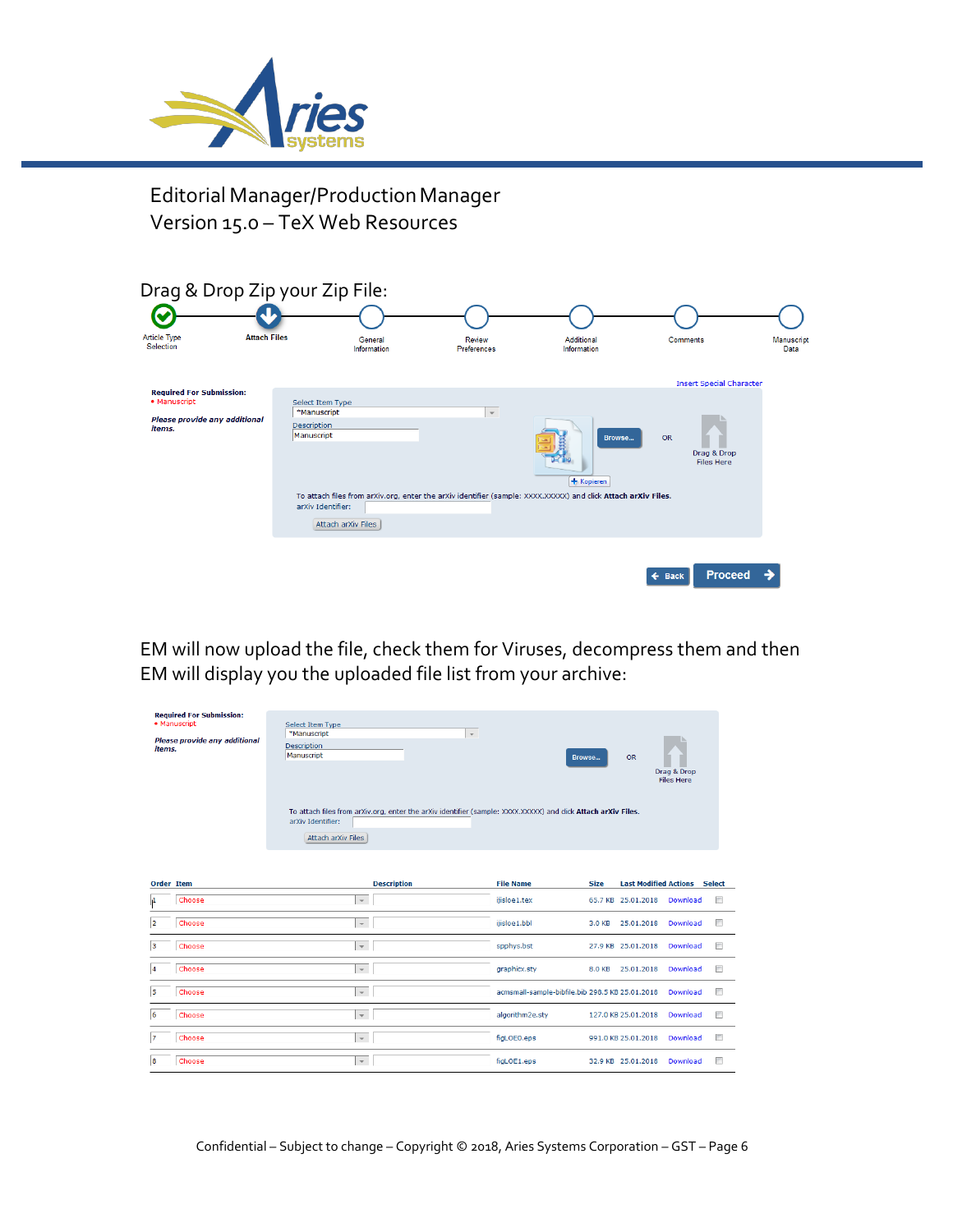

Please change the file order (using: Update file Order) so that the TeX Item will be in the 1st Order, then the \*.bbl, \*bst,\*.sty, \*.bib, \*.nls, \*.ilg and \*.nlo files. Then all other figure files follow.

Please select for the \*.Tex, \*.bbl, \*bst, \*.sty, \*.bib, \*.nls, \*.ilg and \*.nlo files the item: Manuscript and for all figures the figure Item.

When you are finished with all Items the display changed from 'Choose' to your selected Item Type:

| <b>Required For Submission:</b><br>$\sqrt{\phantom{a}}$ Manuscript<br>Please provide any additional<br>items. | Select Item Type<br>*Manuscript<br><b>Description</b><br>Manuscript<br>arXiv Identifier:<br>Attach arXiv Files | $\;$<br>To attach files from arXiv.org, enter the arXiv identifier (sample: XXXX.XXXXX) and click Attach arXiv Files. | Browse                                          | <b>OR</b>                    | Drag & Drop<br><b>Files Here</b> |               |
|---------------------------------------------------------------------------------------------------------------|----------------------------------------------------------------------------------------------------------------|-----------------------------------------------------------------------------------------------------------------------|-------------------------------------------------|------------------------------|----------------------------------|---------------|
| Change Item Type of all Choose $\frac{1}{x}$ files to Choose $\frac{1}{x}$                                    | <b>Change Now</b>                                                                                              |                                                                                                                       |                                                 |                              | Check All                        | Clear All     |
| <b>Order Trem</b>                                                                                             | <b>Description</b>                                                                                             | <b>File Name</b>                                                                                                      | <b>Size</b>                                     | <b>Last Modified Actions</b> |                                  | <b>Select</b> |
| 1<br>*Manuscript                                                                                              | $\mathbf{v}$                                                                                                   | iiisloe1.tex                                                                                                          |                                                 | 65.7 KB 04.10.2016           | Download                         | $\Box$        |
| 2<br>*Manuscript                                                                                              | $\overline{\phantom{a}}$                                                                                       | ijisloe1.bbl                                                                                                          | 3.0 KB                                          | 04.10.2016                   | Download                         | $\Box$        |
| з<br>*Manuscript                                                                                              | $\mathbf{v}$                                                                                                   | spphys.bst                                                                                                            |                                                 | 27.9 KB 09.05.2014           | Download                         | $\Box$        |
| $\overline{\mathbf{4}}$<br>*Manuscript                                                                        | $\overline{\phantom{a}}$                                                                                       | graphicx.sty                                                                                                          | 8.0 KB                                          | 04.10.2016                   | Download                         | Π             |
| 5<br>*Manuscript                                                                                              | $\overline{\phantom{a}}$                                                                                       |                                                                                                                       | acmsmall-sample-bibfile.bib 298.5 KB 04.10.2016 |                              | Download                         | $\Box$        |
| 6<br>*Manuscript                                                                                              | $\mathbf{v}$                                                                                                   | algorithm2e.sty                                                                                                       |                                                 | 127.0 KB 04.10.2016          | Download                         | П             |
| 7<br>Figures (all others)                                                                                     | $\overline{\phantom{a}}$                                                                                       | figLOE0.eps                                                                                                           |                                                 | 991.0 KB 04.10.2016          | <b>Edit Data</b><br>Download     | $\Box$        |

**Hint:** You can change the Item Type using: Change Item Type of all <Choose> files to <Choose> and click then at the button: "Change Now".

Please click then at Proceed and follow with the General Information Step (e.g. Keywords and Classifications), the Review Preferences Step, the Additional Information and the Comments Submission Step.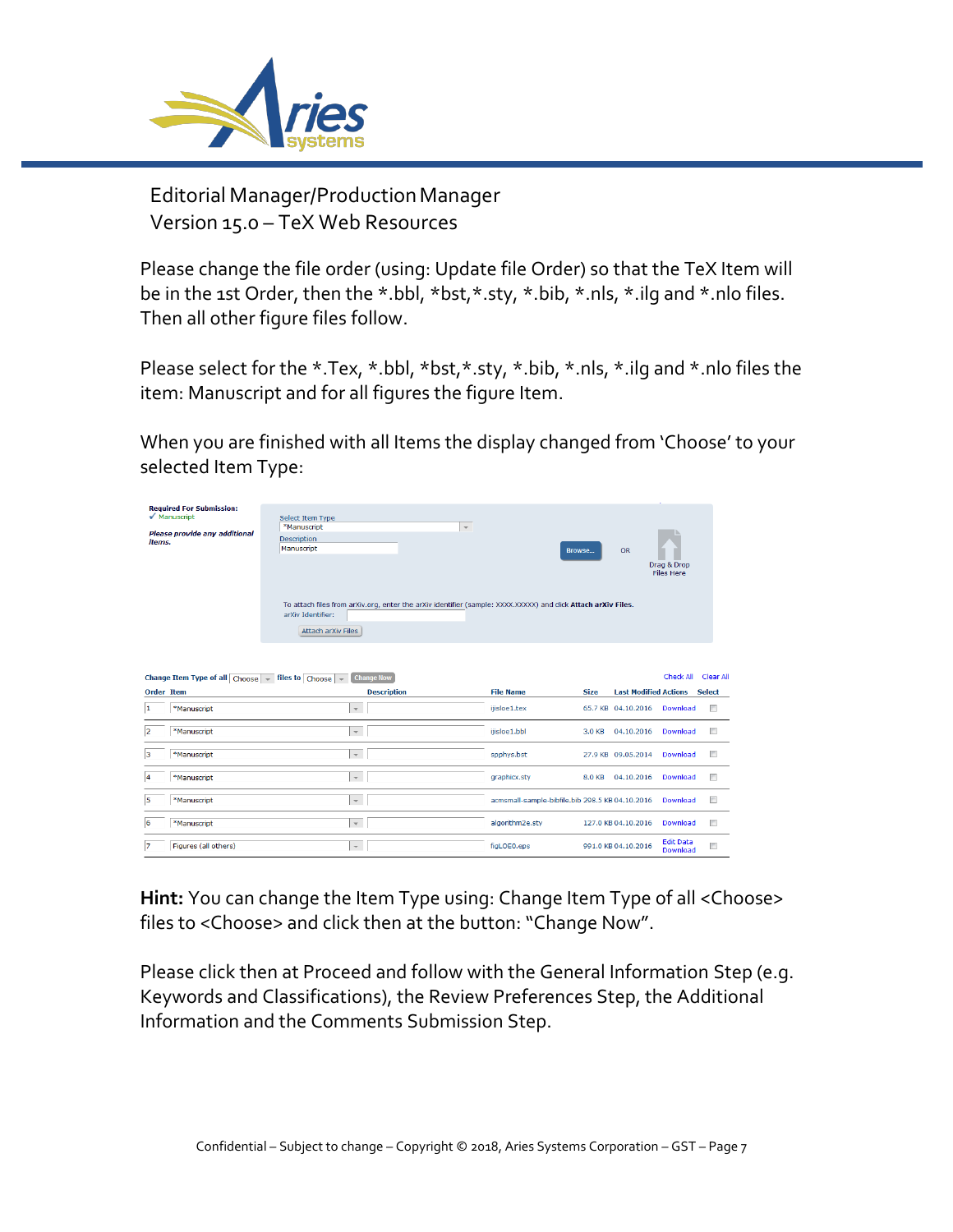

Now you will come to Manuscript Data Step where you have to enter manually the Title of your manuscript, the Abstract and the Author Information / Co-Authors and the Funding information of your submission manually:

| <b>Article Type</b><br>Selection                                                                                                                                                                                                                                   | <b>Attach Files</b> |                                                                 | General<br>Information                                                                                              | Review<br><b>Preferences</b> | Additional<br>Information                                                                                                                                                                                                                                       | Comments                                     | <b>Manuscript</b><br>Data |
|--------------------------------------------------------------------------------------------------------------------------------------------------------------------------------------------------------------------------------------------------------------------|---------------------|-----------------------------------------------------------------|---------------------------------------------------------------------------------------------------------------------|------------------------------|-----------------------------------------------------------------------------------------------------------------------------------------------------------------------------------------------------------------------------------------------------------------|----------------------------------------------|---------------------------|
| When possible these fields will<br>be populated with information<br>collected from your uploaded<br>submission file. Steps requiring<br>review will be marked with a<br>warning icon. Please review<br>these fields to be sure we<br>found the correct information |                     | $+$ Title<br>+ Abstract<br>$+$ Authors<br>- Funding Information |                                                                                                                     |                              |                                                                                                                                                                                                                                                                 | <b>Insert Special Character</b>              |                           |
| and fill in any missing details.                                                                                                                                                                                                                                   |                     | recipient.                                                      |                                                                                                                     |                              | Please choose a funding source from the list that displays as you start to enter the funder's name. If you are unable to make a<br>selection from the list you can continue to enter the entire funder's name. Then enter the award number and select the award |                                              |                           |
|                                                                                                                                                                                                                                                                    |                     |                                                                 | <b>Current Funding Sources List</b><br>There are currently no Funding Sources in the list<br>+ Add a Funding Source |                              |                                                                                                                                                                                                                                                                 | + Add a Funding Source                       |                           |
|                                                                                                                                                                                                                                                                    |                     |                                                                 |                                                                                                                     | $\leftarrow$ Back            |                                                                                                                                                                                                                                                                 | Save & Submit Later Build PDF for Approval → |                           |

**Note:** The automatically metadata extraction will only work with files in Microsoft Word format (.doc or .docx).

In the next Step please click at Build PDF for Approval and the EM Submission PDF will be created. Please View the Submission and approve them.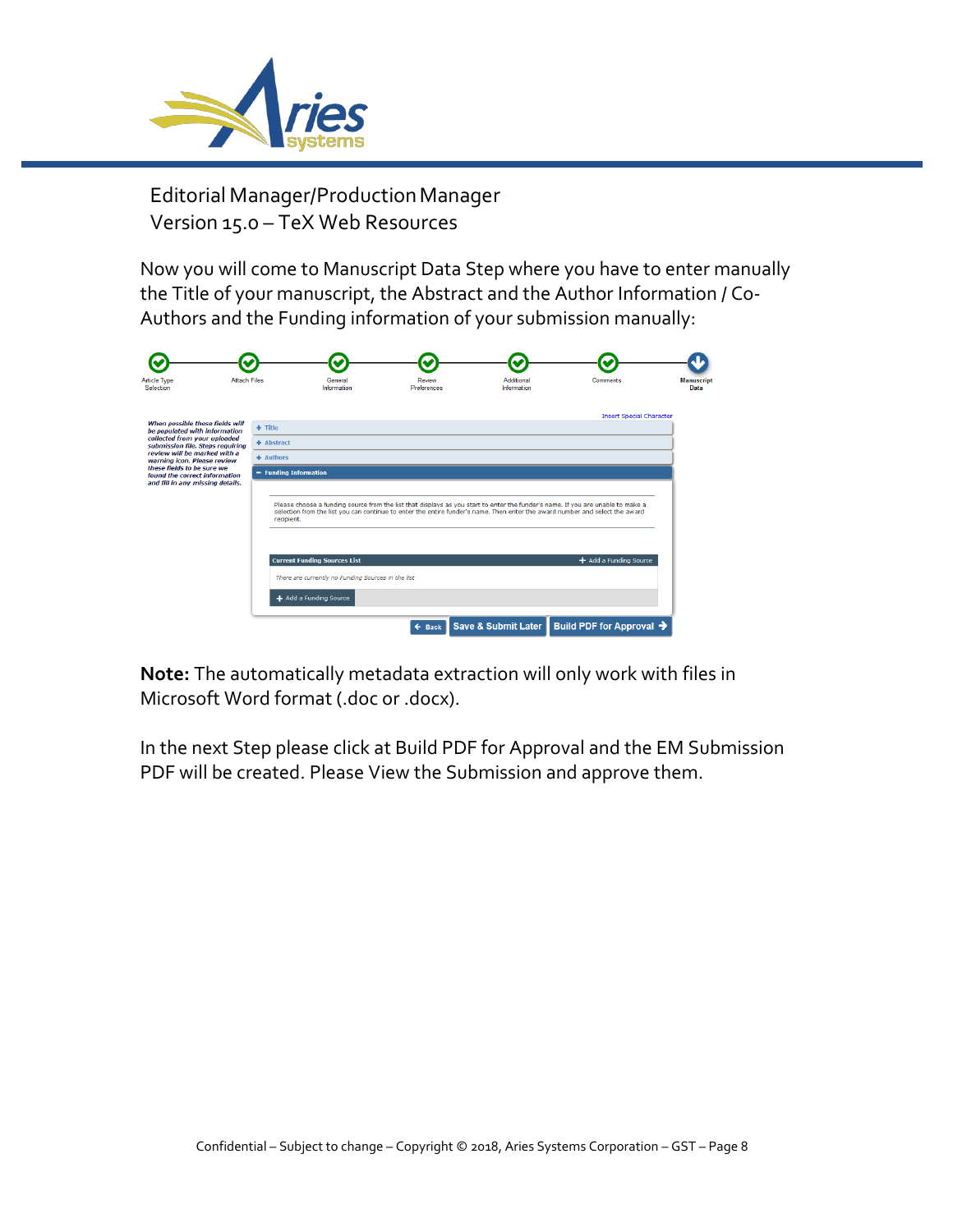

## **Using of Sub folders in the TeX file(s)?**

Please do not use any sub folders for all Tex-Files to build a Submission PDF in Editorial Manager. This includes all figures and tables, also for style files and bibliographic files.

All files from your Latex Submission must be in the same folder level:

Folder <my-latex-submission>

- Latex sample file.tex
- Other TeX-files.tex (if available)
- Bibliographie.bib
- Nomenclature files (\*.nls, \*.ilg and \*.nlo)
- Sample.sty (if not installed on our EM PDF Builders)
- Sample.cls (if not installed on our EM PDF Builders)
- Sample.bbl (if not installed on our EM PDF Builders)
- Image\_files.eps
- Image\_files.tiff
- Image\_files.png
- Image\_files.pdf
- Etc.

#### **Note:**

All \*.tex files, all \*.bst, \*.bib, \*.bbl, \*.cls, \*.clo, \*.pro, \*.cfg, \*.sty, \* .nls, \* .ilg, and \* .nlo - files, should be uploaded as manuscript item. Please do not upload them as a Supplemental Material item.

We suggest further to upload all image files e.g. .tif, .tiff, .eps, .png, .gif, .bmp as a figure item.

The TeX file should be written in UTF-8 Format, to provide max. Compatibility.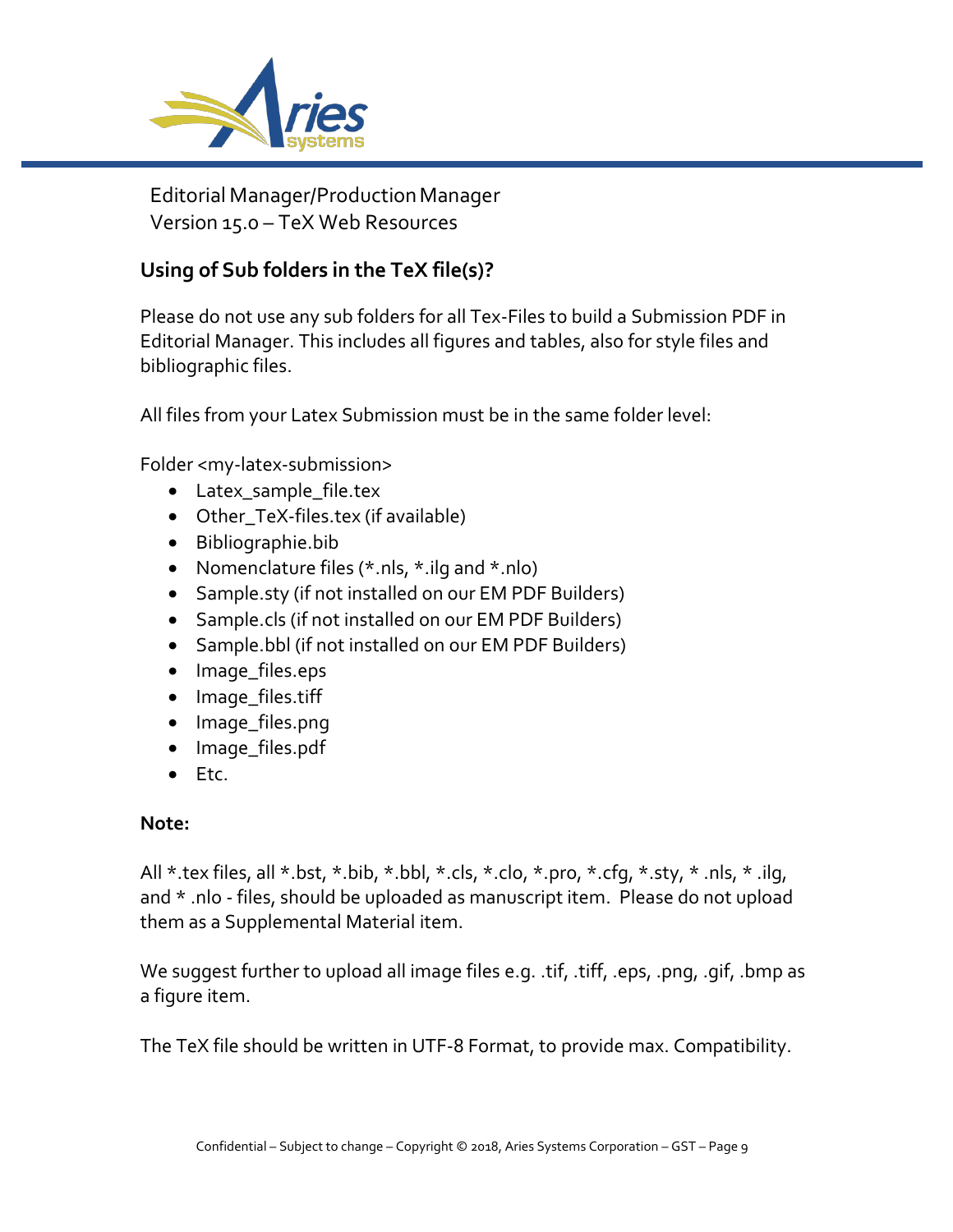

## **Why I cannot upload a file e.g. CON.TEX to Editorial Manager?**

The following file names cannot be uploaded to Editorial Manager, because it is a reserved file name in our Environment:

CON, PRN, AUX, NUL, COM1, COM2, COM3, COM4, COM5, COM6, COM7, COM8, COM9, LPT1, LPT2, LPT3, LPT4, LPT5, LPT6, LPT7, LPT8, and LPT9.

Also avoid these names followed immediately by an extension; for example, NUL.txt is also not recommended.

## **Which TeX Version is supported?**

In our PDF Builder we include a determination based on what is in the TeX file.

The options are:

- LATEX
- PDFLATEX
- TEX
- XELATEX
- MIKTEX

For example it will attempt to build using LATEX first, if error, then it will try PDFLATEX that is what the EM Submission PDF log will displays if there is an error.

**Note:** Please disable all non-Standard Plug Ins in your TeX-Version for creating your TeX-Submission.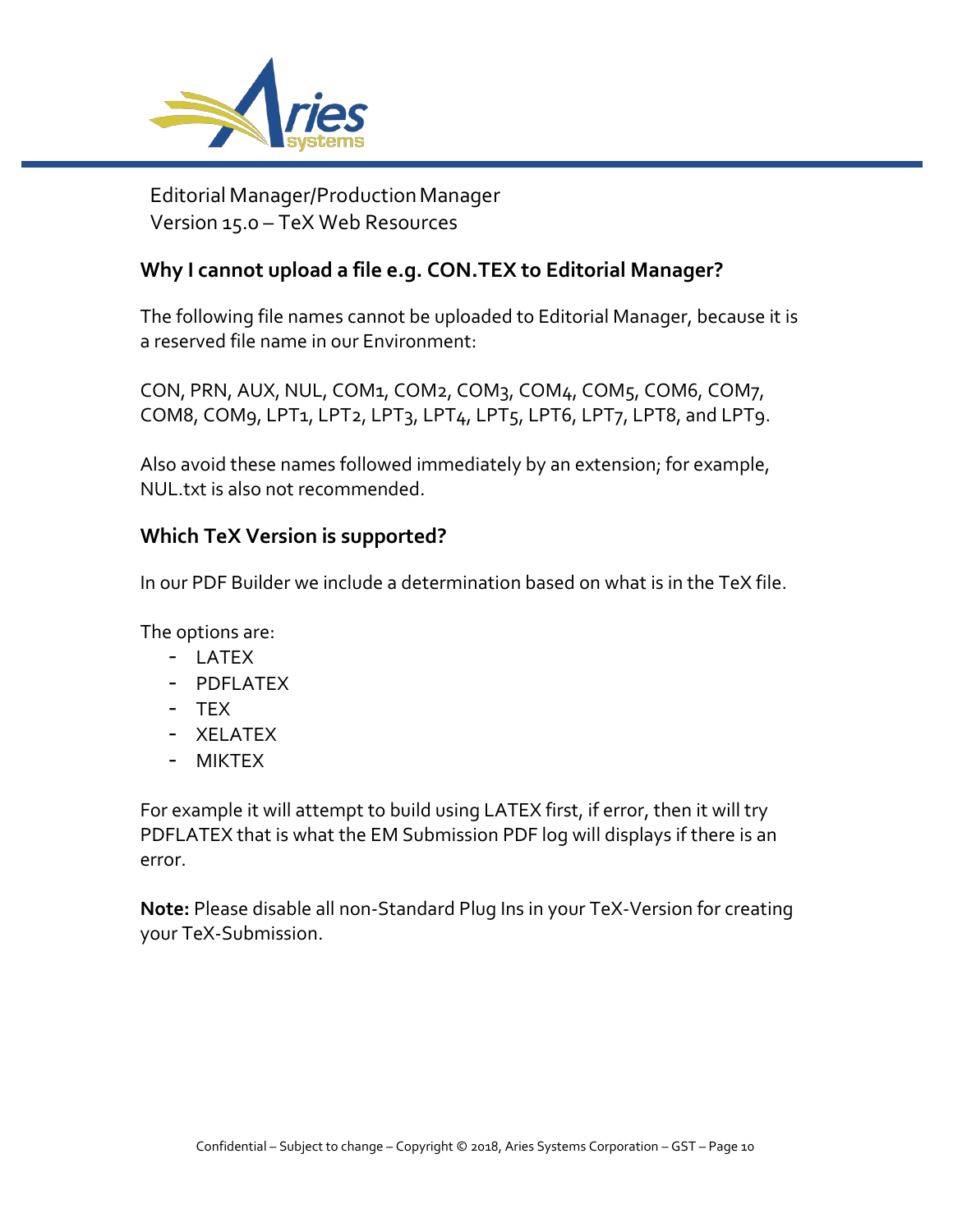

#### **Error Message displayed - Cannot build PDF -> DVI Mode was used:**

When you upload your LaTeX-Submission file and you will get in the created EM Submission PDF following Error message:

! Package hyperref Error: Wrong DVI mode driver option `dvips', (hyperref) because pdfTeX or LuaTeX is running in PDF mode.

See the hyperref package documentation for explanation. Type H <return> for immediate help.

Please go to your LaTeX Submission and change the settings in you file e.g. you have enabled dvips please change it to: %dvips.

#### **Can I upload file in a compressed ZIP or RAR format?**

Editorial Manager supports to upload a ZIP-File or tar.gz archive, which includes your completely TeX Manuscript Submission. The RAR-Format is current not supported.

## **Can I upload files with the file extension \*.pdf\_t or \*. pdf\_tex?**

The \*.pdf\_t and \*. pdf\_tex is not a supported file format. We suggest to rename the \*pdf\_t files to a standard PDF extension to upload.

## **When I upload PDF or EPS Files into Editorial Manager only the Supplemental Material Item is available at the Attach files page?**

Editorial Manager detects during uploading the manuscript submission files at the Attach files page the Header of each uploaded file. If the file is not read able or corrupted then you can only select as item: Supplemental Material and not Figure or Manuscript as MS item.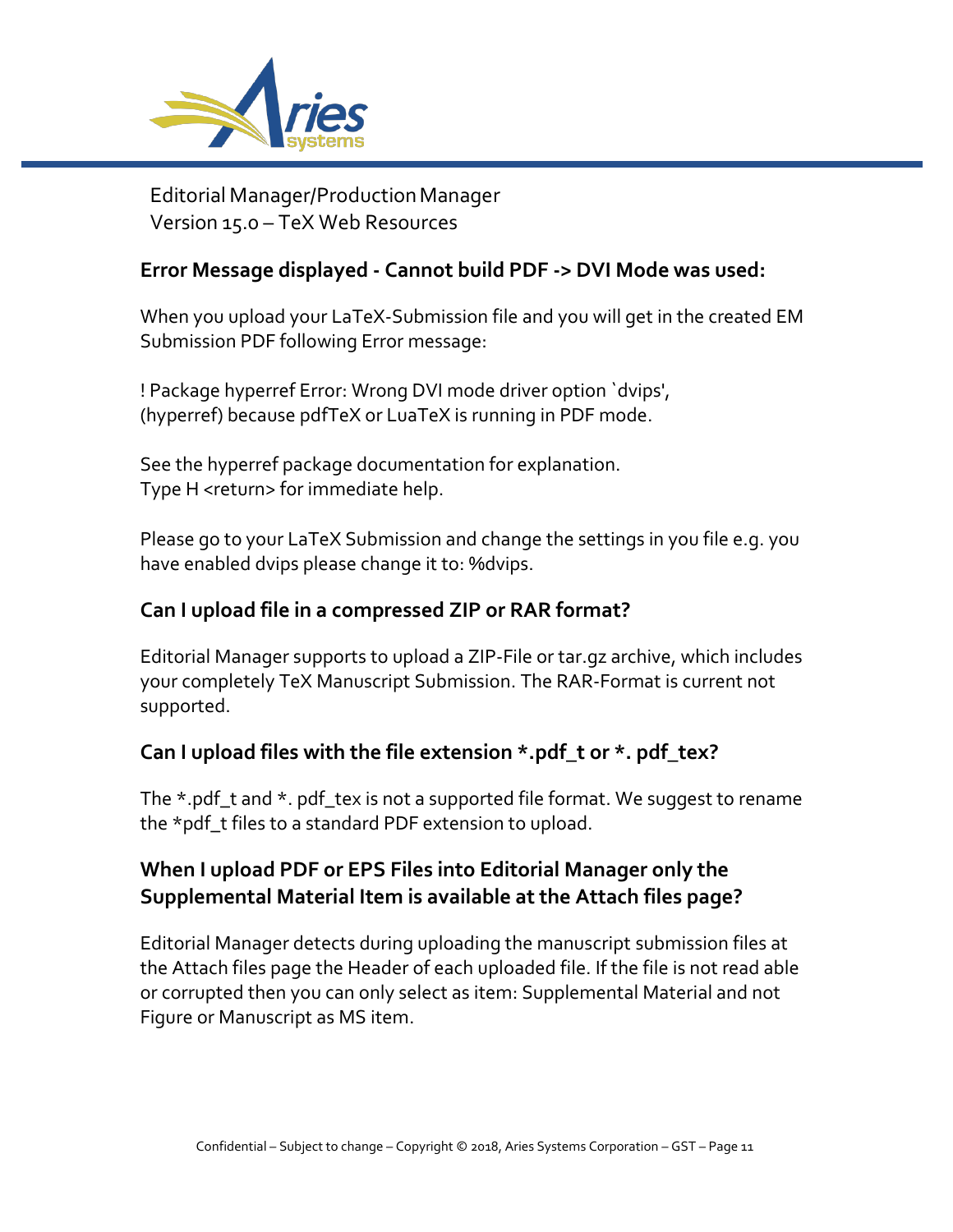

To solve the issue please check out the uploaded file(s) local on your computer. Please open them with Adobe Reader for PDF Files and EPS Files with your favorite Image viewer.

## **Can I use Macros with the Editorial Manager LaTeX Environment?**

We cannot build TeX files with macros, because the software on our PDF Builders cannot recognize them. If you are using Macros with your local LaTeX-Installation please include them into your main LaTeX file without using Macros.

## **Which TeX-System is included in Editorial Manager?**

In Editorial Manager we use TeX Live 2018 – based on Windows OS Systems to create automatically from the TeX Resources which you have uploaded, an EM Submission- or Revision-PDF.

```
pdfTeX, Version 3.14159265-2.6-1.40.19 (TeX Live 2018/W32TeX)
(preloaded format=pdflatex 2018.7.12)
```
## **German diacritics will not display in my LaTeX Submission:**

If your German diacritics will not display, please change them too:

\"A, \"O, \"U, \"a, \"o, \"u and \ss and as result you will get: Ä, Ö, Ü, ä, ö, ü and ß

If this still does not work, please use:

{\"A}, {\"O}, {\"U}, {\"a}, {\"o}, {\"u} and {\ss}

## **Which Style files are automatically supported from Editorial Manager supported?**

The current LaTeX style files include all files that are part of the standard TeXLive 2018 installation.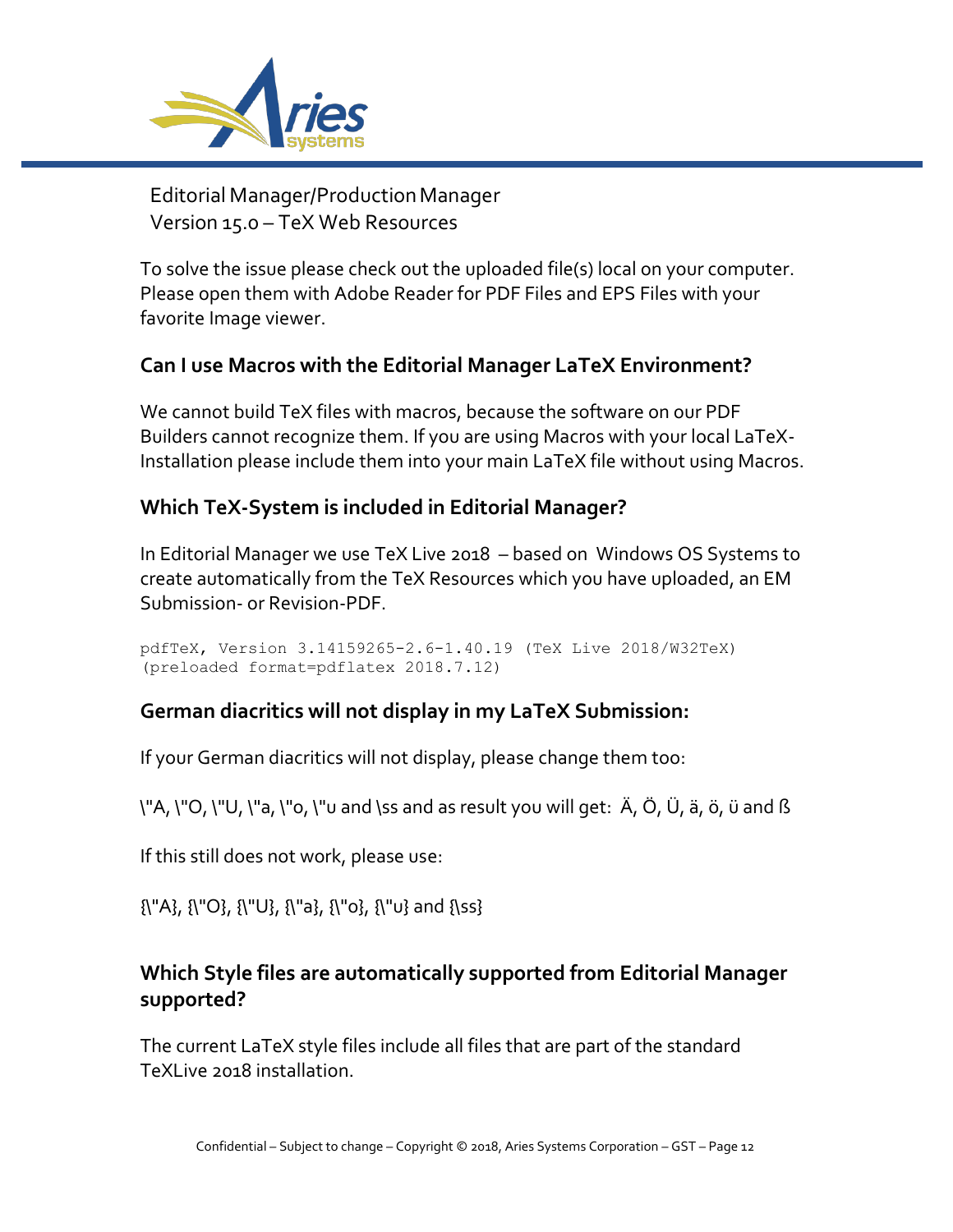

The complete list of installed Style files you will find below listed in this document.

## **How many Style Files can be used with Editorial Manager?**

We suggest using only one LaTeX Style file for your submission. If you are using more than one LaTeX Style file e.g. the files svjour3.cls/ svglov3.clo and the slashbox.sty-file you will may get an error message by building the EM Submission PDF file:

! LaTeX Error: Command \proof already defined. Or name \end... illegal, see p.192 of the manual.

See the LaTeX manual or LaTeX Companion for explanation. Type H <return> for immediate help.

To solve this please go to the \usepackage – section in your LaTeX-file and modify the entries. In this Case both Style-Files try to define the \proof command.

**Note:** The detailed error message you find the EM Submission PDF. The Error will display to you always as: "! LaTeX Error:…"

For further question please contact the Editorial Office of your Site to use the correct style file for your Author Submission.

## **Which Image formats are supported for TeX-Submission?**

Editorial Manager Supports a wide range of Image file formats, this includes: .png,.pdf,.jpg,.mps,.jpeg,.jbig2,.jb2,.PNG,.PDF,.JPG,.JPEG,.JBIG2,.JB2,.eps,.EP S,.ps,.PS,.tif,.TIFF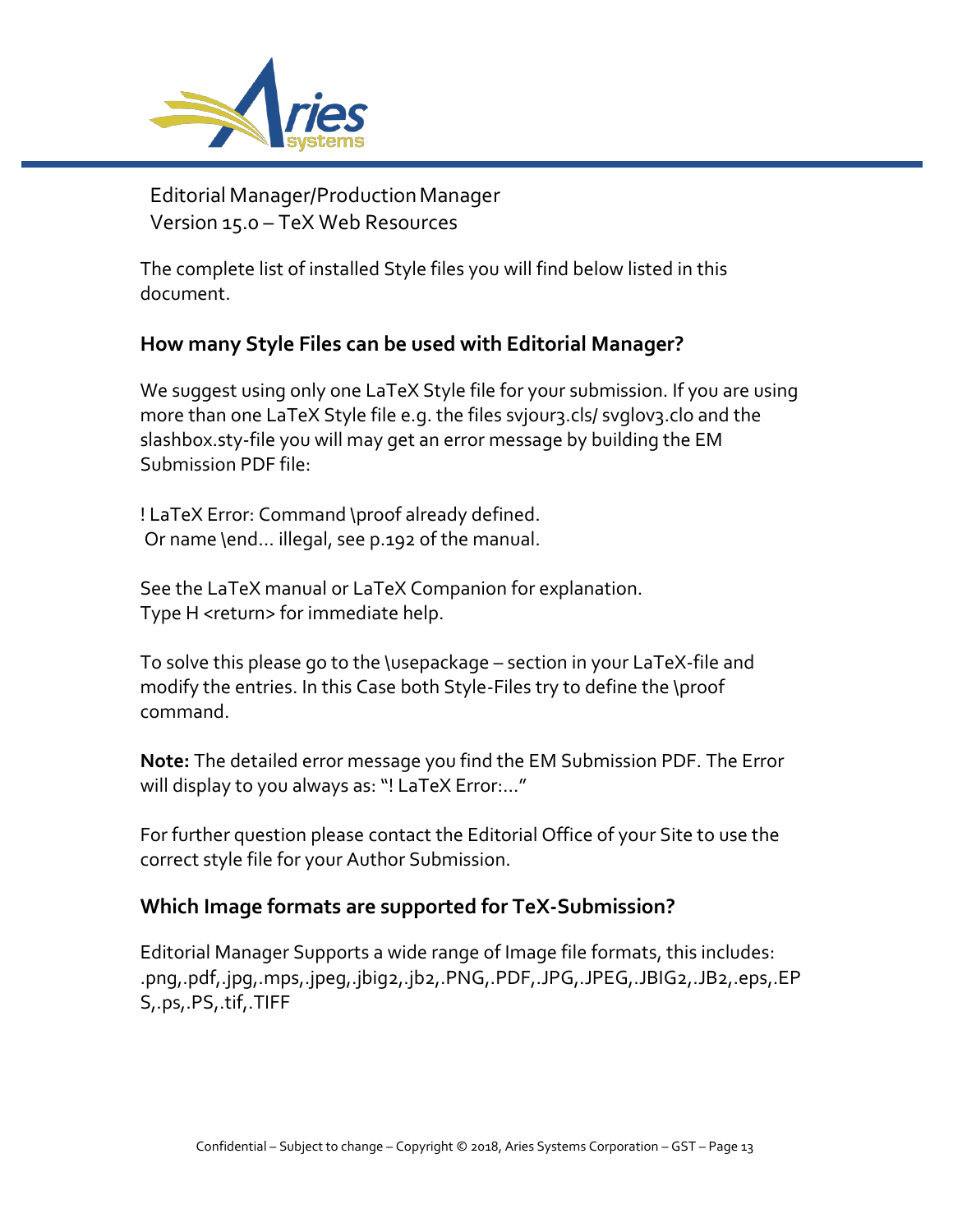

#### **Can I use embedded Fonts in EPS Image file?**

No, you cannot use embedded Fonts in EPS Image file. Please remove them before uploading into Editorial Manager. Alternatively you can convert your EPS File outside of EM to a PDF file and Upload this PDF file into EM.

## **My EPS Image files will not build with TeX files in Editorial Manager!**

On the EPS files created by the authors there are lot of different compilations possible. Each program may use another standard to create an EPS-File.

We suggest opening the EPS-Files with e.g. Adobe Photoshop or similar programm and saving the figures in a more generic/other EPS format and try again.

## **Do you happen to know if there is a kind of free graphic format checker that checks if a file complies with a certain format?**

There are 2 free image viewers for Windows OS available:

| 1: XNVIEW:     | http://www.xnview.com/en/                    |
|----------------|----------------------------------------------|
| 2: IRFANFVIEW: | http://www.irfanview.de/ (English web site). |

Both programs have the option to display also EPS-Files, but you have to install Ghostscript on your PC to open EPS-Files too.

On the Apple Mac OS X there is a great programm available called GraphicConverter:<http://www.lemkesoft.de/en/products/graphicconverter/> Test Version is for free, Full Version you must purchase.

## **Can I use equal names for PDF and TeX files?**

Editorial Manager does not support equal names for PDF and TeX files. This can be lead to an error during PDF building in EM.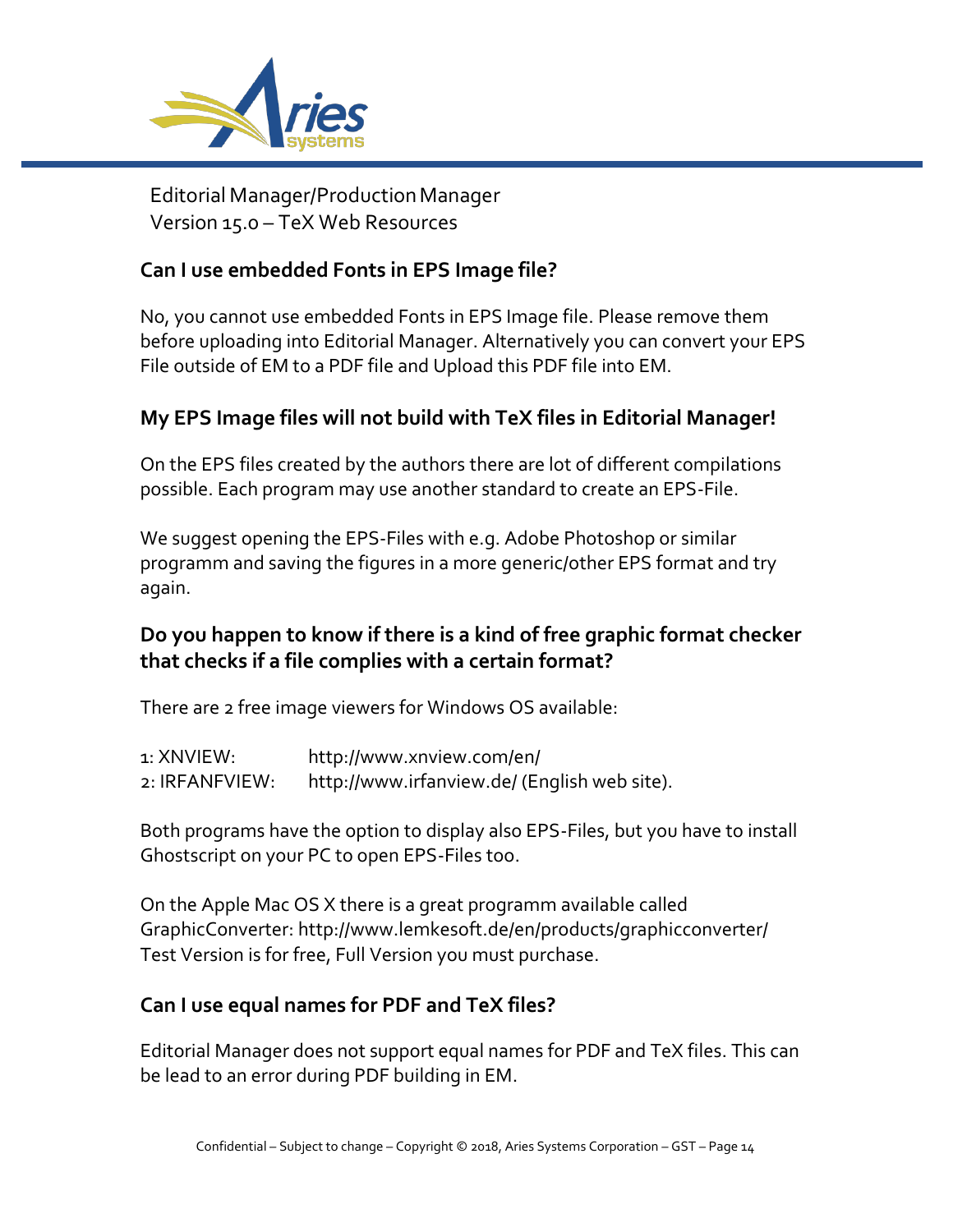

#### **Can I upload a protected Author Agreement as PDF file?**

PDF files should never be uploaded if they are secured. The EM Submission PDF will not build. Please unprotect the secured PDF File and replace them during your manuscript submission or revision.

#### **What submission item should I use for a TeX file?**

The best submission item to use for a TeX file is a "Manuscript" or similar worded submission item description.

Please use for the file types: \*.sty, \*.bib, \*.bbl, \*.clo, \*.cls also the submission Item "Manuscript" to upload this files into Editorial Manager.

Figures and graphics files should be uploaded as Figures during your Author submission.

#### **Why I do not see my nomenclature display in the created EM PDF?**

If the nomenclature files are missing the nomenclature will not displayed in the EM Submission PDF. This part will be skipped. To display them you need to upload your \* .nls, \* .ilg, and \* .nlo files from your LaTeX submissions as manuscript item.

#### **What if my TeX file(s) doesn't build?**

First, look in the PDF to see if an error message is available. The error will be displayed like this wording at the End of the Build PDF: "! LaTeX Error:…"

If the error message suggests that you have a missing a sty file, then this may be let cause that the Tex submission will not build.

If your submission still is not building after attempting to fix your TeX file from the suggested error message, you may want to verify the following: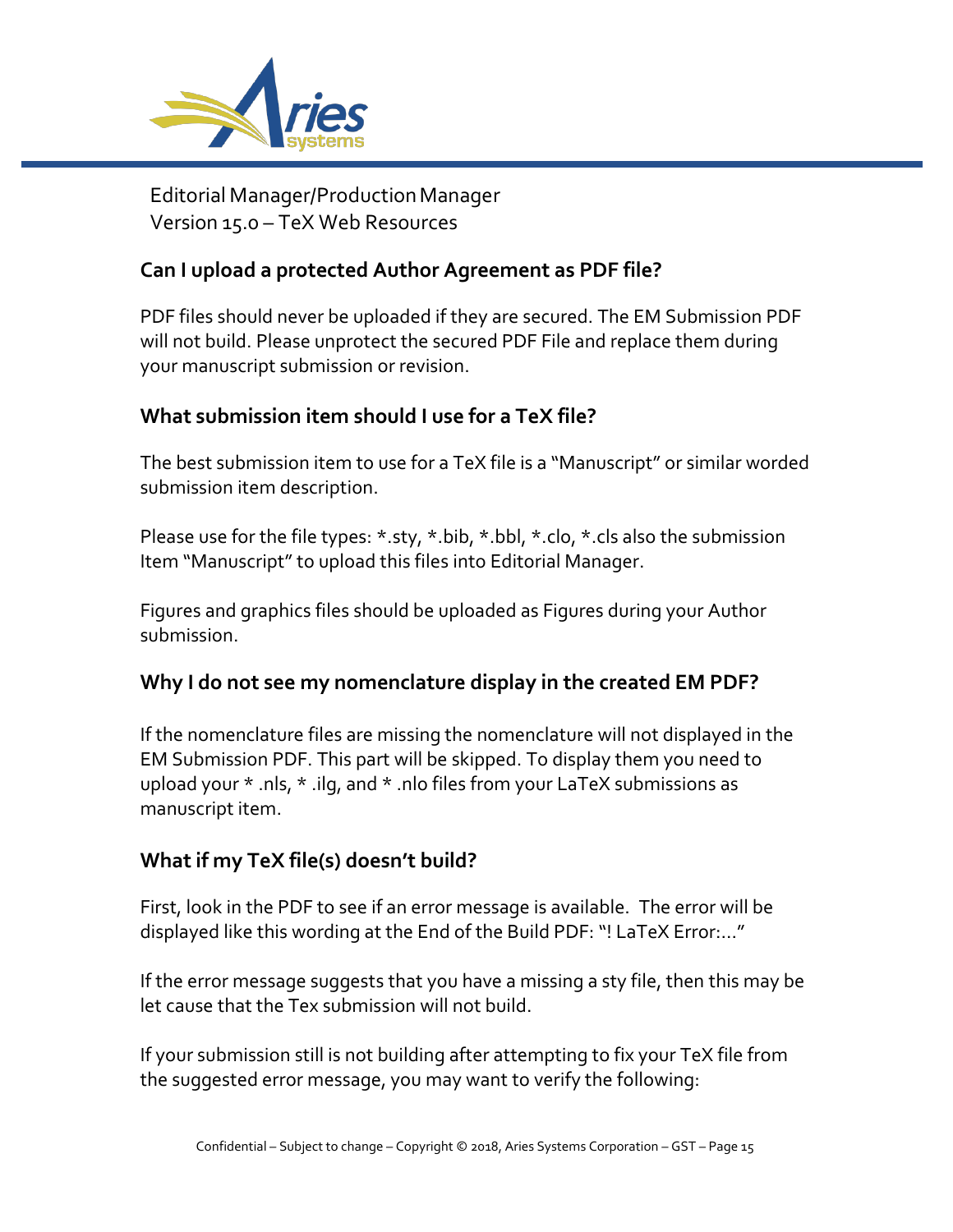

- Are your images referenced correctly?
- Images cannot be referenced in sub folders; otherwise they will not appear in the PDF!
- Are all your accompanying files referenced correctly in your Tex file?

## **TeX file(s) doesn't build – missing style file – Troubleshooting:**

1. When viewing a PDF where the LaTeX file did not convert properly, you will see one or more pages of TeXLive Error Code. The page will start out with text that reads something similar to:

pdfTeX, Version 3.14159265-2.6-1.40.16 (TeX Live 2018/W32TeX)

2. Below this will be lines of code, which is the LaTeX converter log file. Toward the bottom of this log file will be the point where the LaTeX converter flagged **an error that stopped it from converting the file.**  Generally, this error will read:

! LaTeX Error: File 'aries.sty' not found. Type X to quit or <RETURN> to proceed, or enter new name. (Default extension: sty) Enter file name: ! Emergency stop.

In this case, the style file 'aries.sty' file is missing. Without the style file, the TeX Live System cannot create a proper PDF.

- 3. Please click at "Edit Submission" and upload the missing style file(s) as another "Manuscript" item. Please do not upload them as Supplemental Material.
- 4. Rebuild the EM Submission PDF.
- 5. Please view the new version of the PDF to make sure it is now correct displaying your TeX-Submission.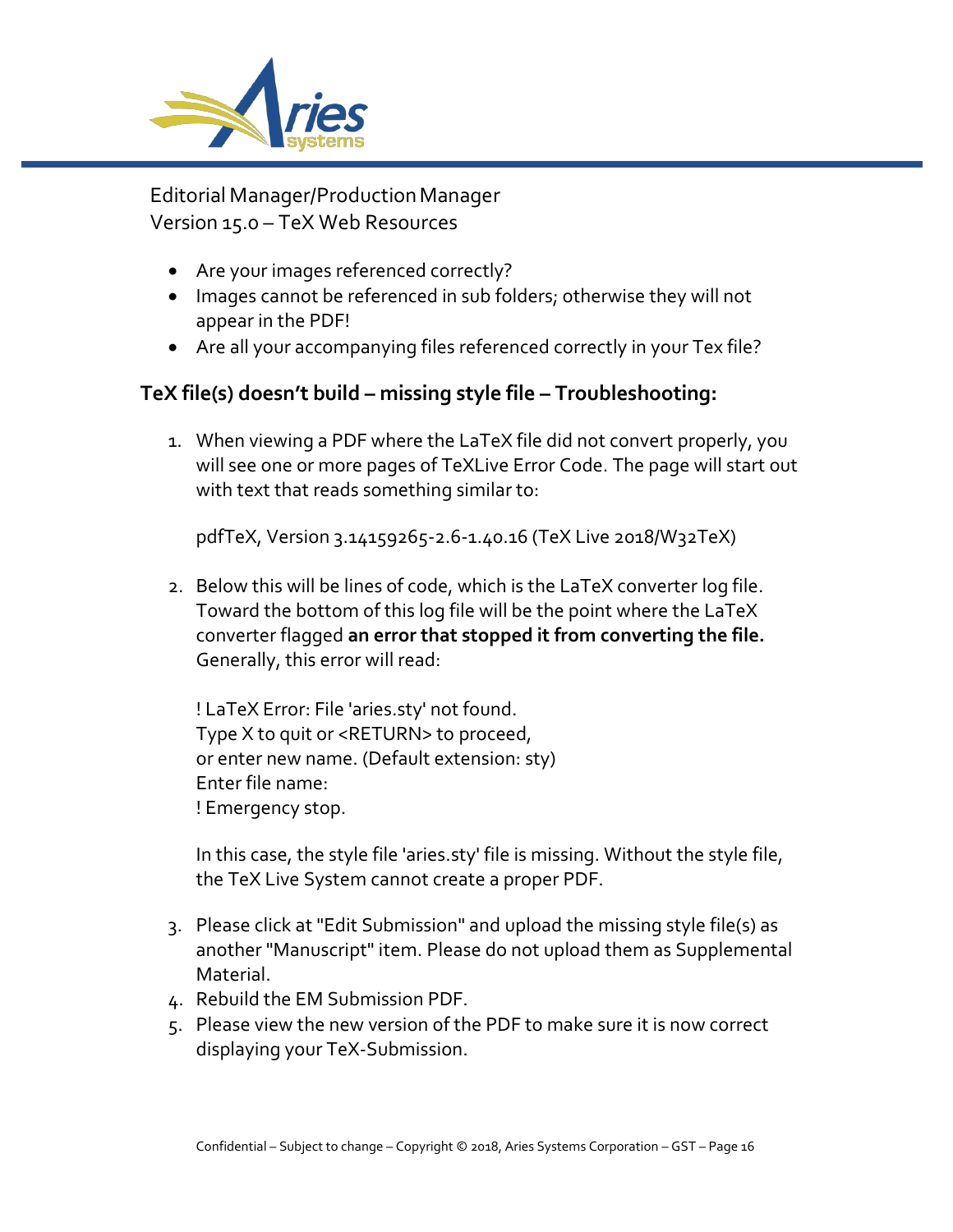

## **What if I see "?" Question marks in my PDF**

If you see question marks in the references of your PDF, most likely your TeX file(s) are in subdirectories. TeX submissions cannot include subdirectories for your submission to properly build. All associated files must be in one directory for the submission to build.

## **What if I see "?" Question marks in my PDF instead of my bibliographic references?**

Mostly at the End of your LaTeX-File you will include a link to your bibliographic references. We suggest using one of the 2 following methods to include your references to you LaTeX-Submission (using an external bibliographic file):

## **Method A:**

\bibliographystyle{spmpsci} \bibliography{reference}

Bibliographic file is a \*.bib file, here: reference.bib

#### **Method B:**

\bibliographystyle{plain} \input{Blockseminar\_opt\_trans.bbl}

Bibliographic file is a \*.bbl file, here: Blockseminar\_opt\_trans.bbl

## **Why can't I submit TeX files and DVI files together?**

The System will accept either a TeX file(s) \_OR\_ a DVI file. If your DVI file does not build, then it is suggested you instead submit a TeX file. If you submit a DVI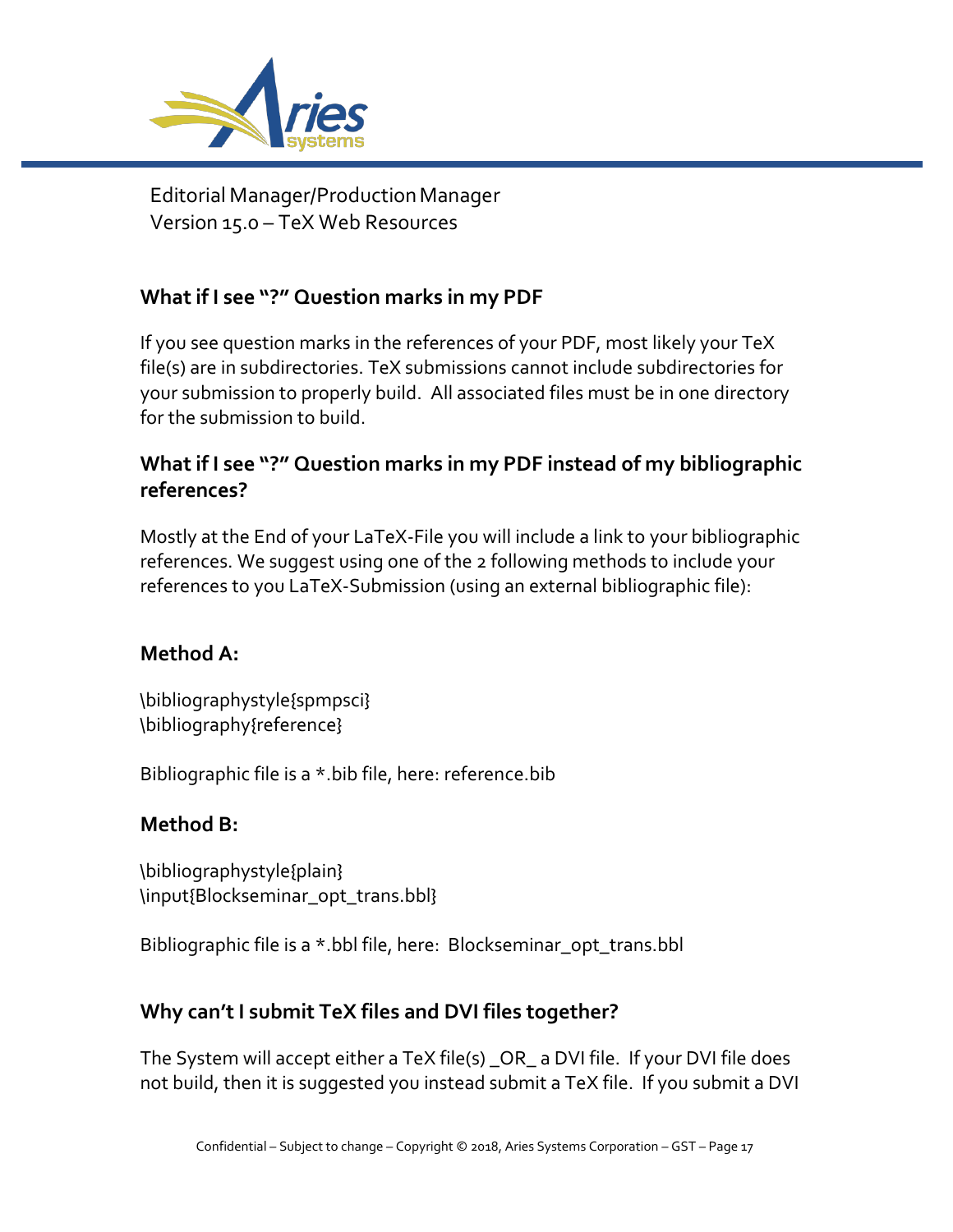

file and it does not build correctly, then you will need to provide the TeX file in order for the building problem to be researched.

## **What if my figures are not appearing?**

It may be possible that your images are referenced in subfolders. Images cannot be referenced in sub folders, otherwise they will not appear in the PDF. An example of a correctly referenced image is:

\epsfig{figure=alld.eps,width=.5\textwidth}. An example of an incorrectly referenced image is: \epsfig{figure=**images/**alld.eps,width=.5\textwidth}

## **What if I view large or cut off EPS images?**

If you view large of 'cut off images, then you will need to resize the image to fit on one 8.5 x 11 page. When there is a problem caused by not resizing PostScript files (the images get cut off…) the author will either need to resize the images or save the files in a format that EM can recognize as an image. (Perhaps as a TIFF or a JPEG-file).

## **Do I need to use my STY files too?**

Yes. The \*.sty files will be needed to properly build your submission. Please check out with the Journal Homepage, if the Publication offers a style file to use for a manuscript submission.

#### **I have problems to include my equations in my Submission.**

The most issues why the equations are not correctly built with Editorial Manager are syntax errors in the LaTeX file. Displayed Error message:

! LaTeX Error: Bad math environment delimiter. See the LaTeX manual or LaTeX Companion for explanation. Type H <return> for immediate help.

...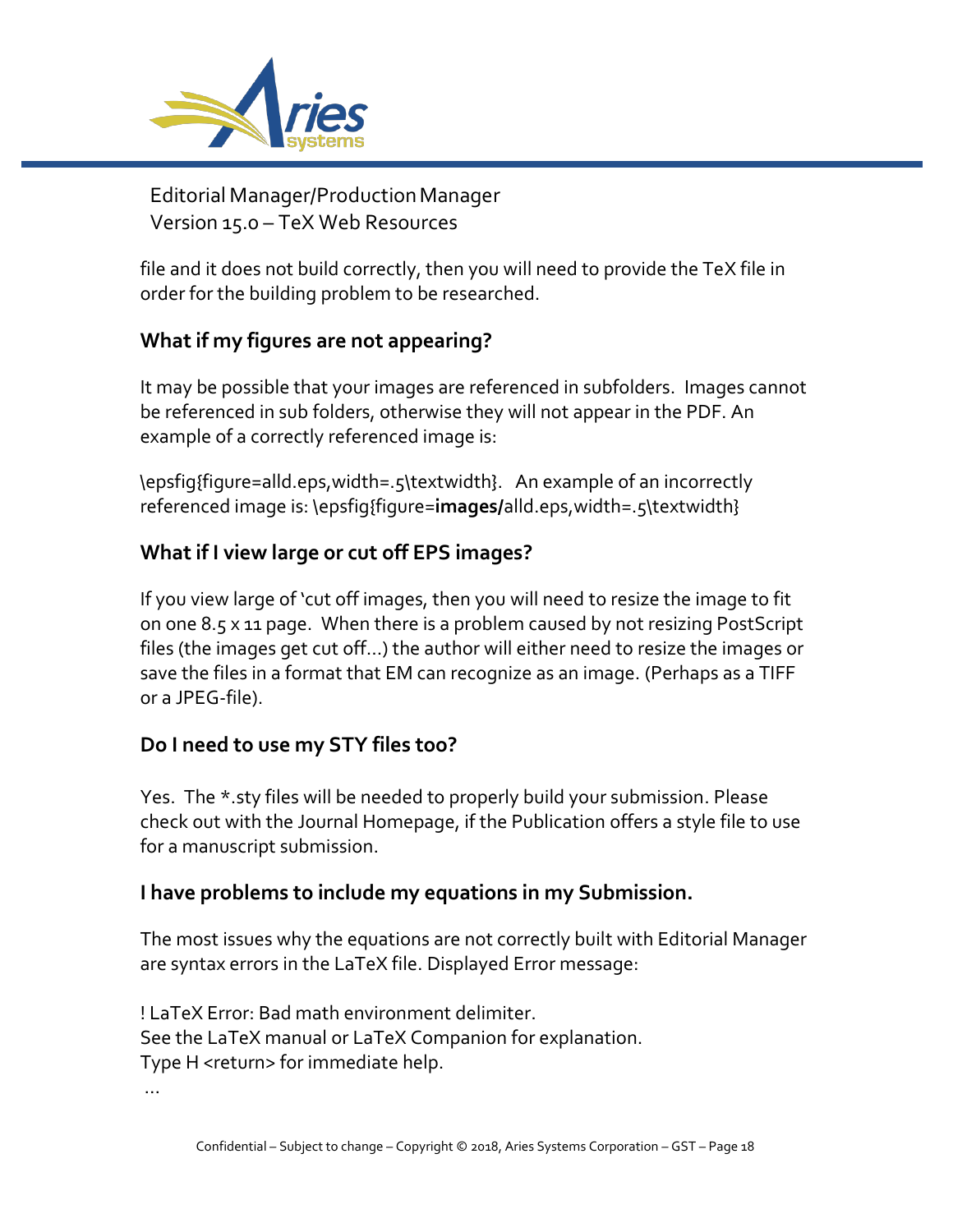

 $l.134 W_n(s) = \sum_{n'=0}^{N-1} x_{n'} \psi$  $\frac{(n'-n)\delta}{\delta}$ 

This kind of errors can be solved by changing the LaTeX code as follows: From:

 $W_n(s) = \sum_{n'=0}^{\infty} \{N-1\} x_{n'} \psi(x)$ to: W\_n(s) =\sum\_{n'=0}^{N-1} x\_{n'} \psi\*\left[\frac{(n'-n)\delta\_t}{s}\right]

\deltat is not a proper LaTeX math symbol command. Based on the other

equations I suspect the author meant to write \delta\_t.

\[ and \] are not the correct way to insert braces, assuming that is what the author is attempting to do. These can be replaced with

\left[ and \right] for correctly sized square braces. Using \[ and \] starts and ends math mode, but this has already been done by the author using \begin{equation} and \end{equation}.

**Note:** The Option "Type H <return> for immediate help." is not available from the EM Submission PDF. You can only get the help from your local installed TeXLive System or use the Link to TeX Live Guide below.

## **Can I upload "\*. diff" file to Editorial Manager to see the changes between the previous version and the revised version?**

No, you cannot upload a "\*.diff" file to Editorial Manager, this Feature is current not supported.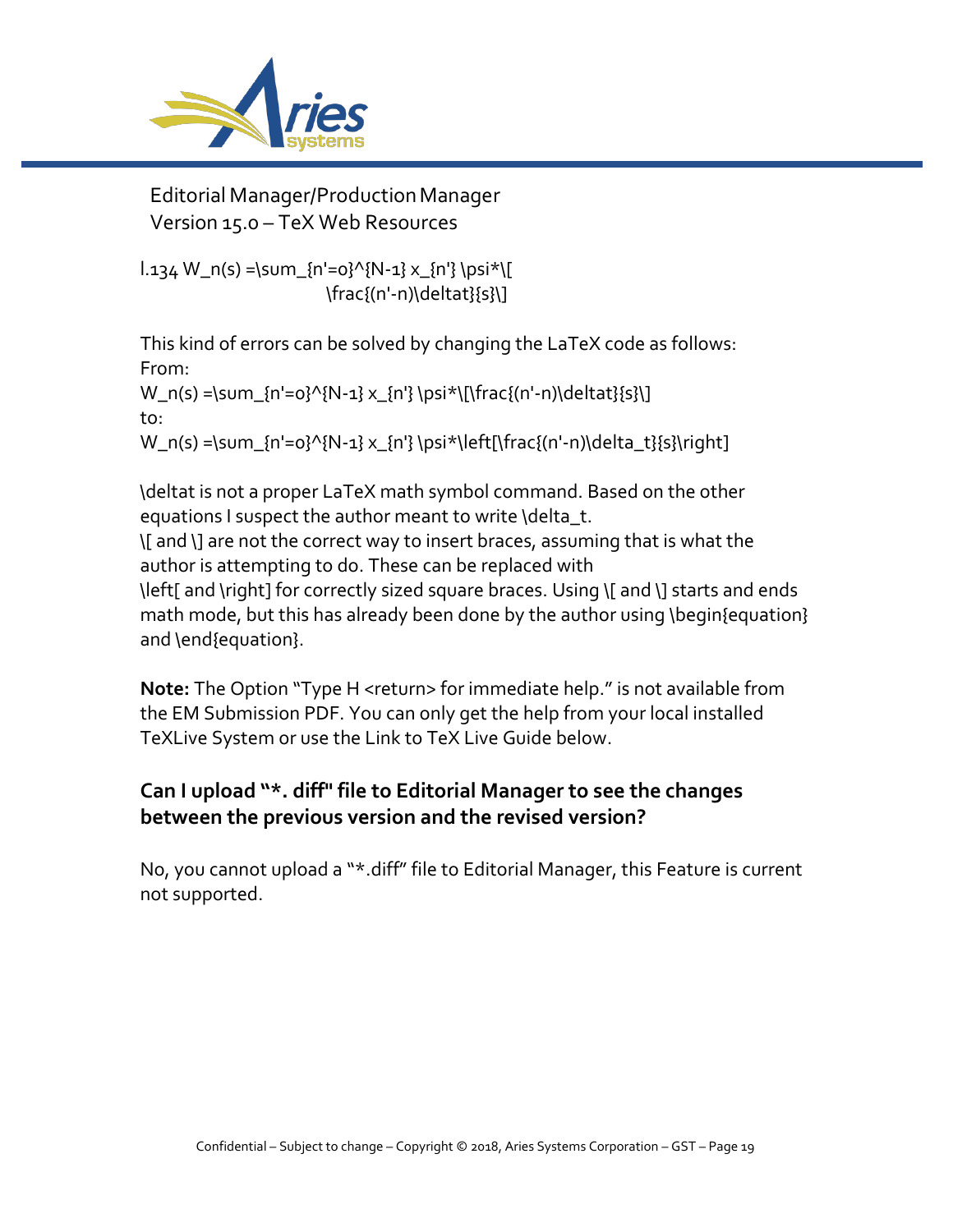

## **Bibliographic References in TeX-Files:**

The author can insert references into his manuscript inline of the TeX-file; it's also possible to put the references into an external file. Most of the authors will insert their references at the end of their TeX file:

## **Sample: Inline the manuscript TeX file:**

\begin{thebibliography}{spmpsci}

\bibitem{albrecher\_thonhauser\_\_optimal} Hansj\"org Albrecher and Stefan Thonhauser. \newblock Optimal dividend strategies for a risk process under force of interest. \newblock {\em Insurance: Mathematics and Economics}, 43(1):134 -- 149, 2008.

\bibitem{azcue\_muler\_\_optimal} Pablo Azcue and Nora Muler. \newblock Optimal reinsurance and dividend distribution policies in the Cram\'er--Lundberg model. \newblock {\em Mathematical Finance}, 15(2):261 -- 308, 2005.

\end{thebibliography}

## **Sample: external references – located outside of the \*.TeX-file:**

External references can be stored in one or more external files, referenced from the main TeX file:

Main-TeX-File: \bibliographystyle{splncs} %\bibliography{collaboration} \bibliography{Medico,references-ernst,references-moeller} \end{document}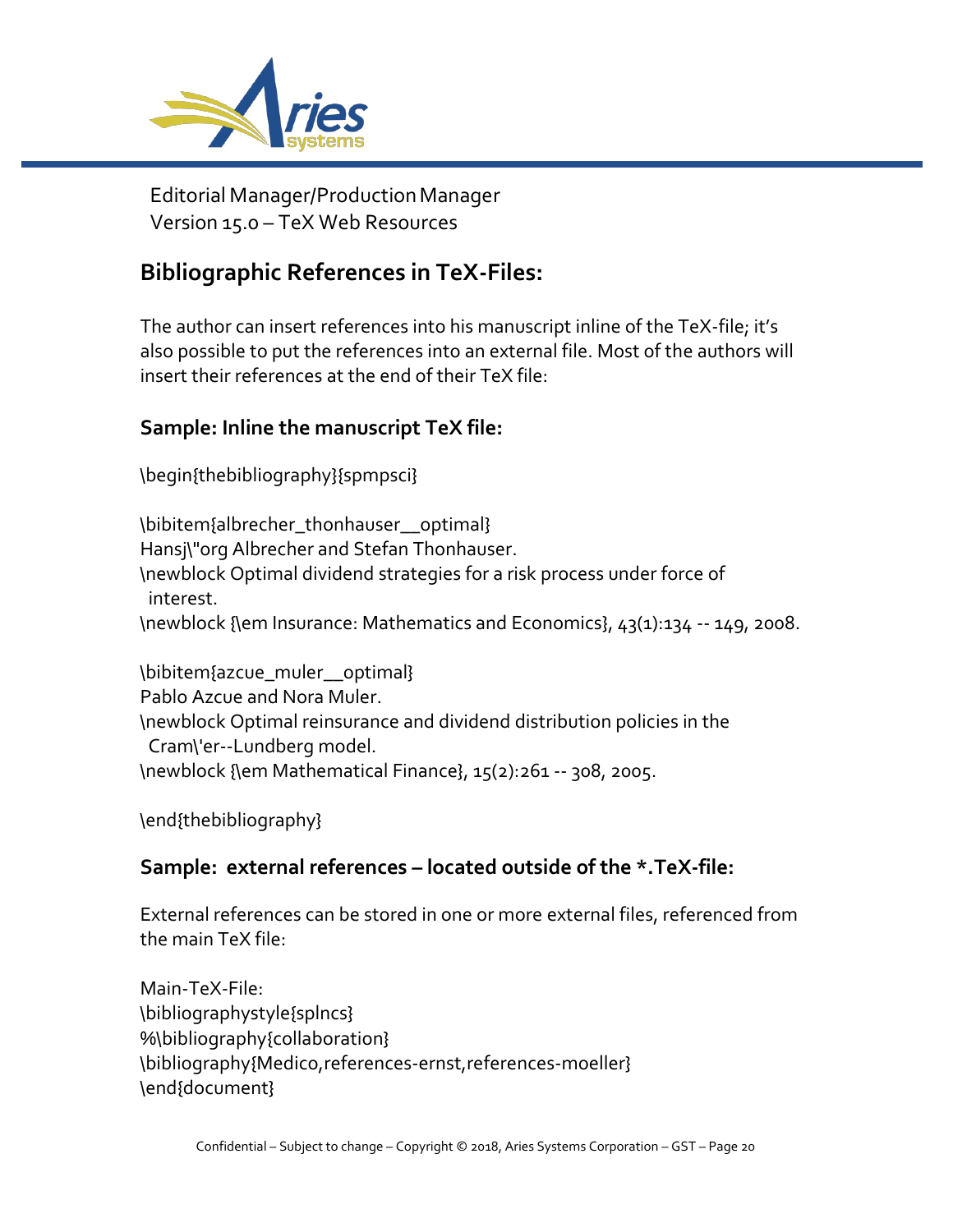

External files with references: Medico.bib references-ernst.bib references-moeller.bib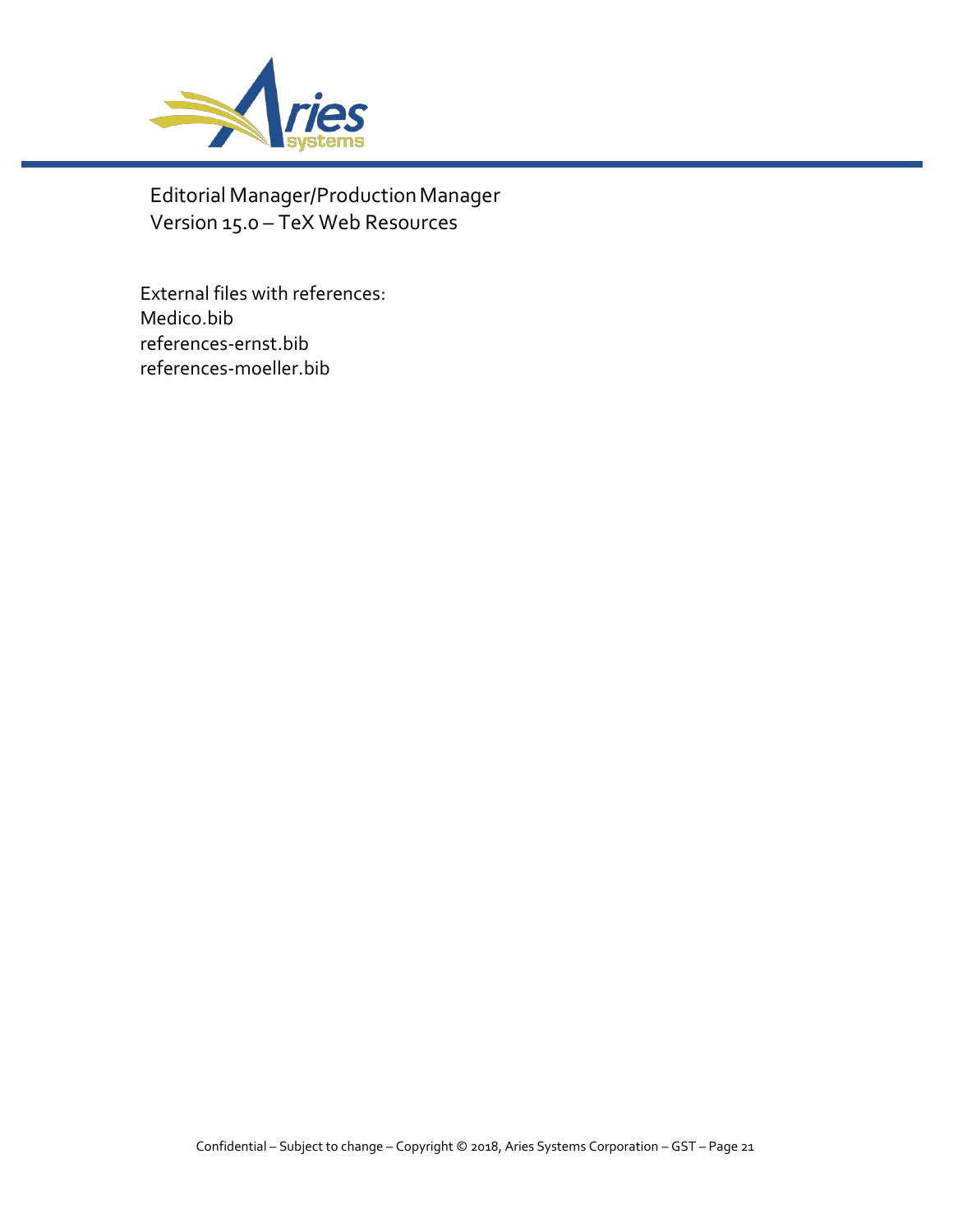

## **Installed LaTeX Style files on the EM PDF Builders for TexLive:**

**Installed LaTeX style files which are included in the TeX Live 2018 installation at our EM PDF Builder:**

**File: ARIES-LaTeX-Style-files-2018.pdf (858 KB) Link to the file:<ARIES-LaTeX-Style-files-2018.pdf>**

**The current LaTeX style files include following additions:**

\latex\aries\amslatex \latex\aries\biomedcentral \latex\aries\birkhauser \latex\aries\collegemathjournal \latex\aries\elsevier \latex\aries\iop \latex\aries\notredamejfl \latex\aries\pss\_template\_latex \latex\aries\scientificword \latex\aries\springer \latex\aries\theorem \latex\aries\vesita \latex\aries\worldscientific \latex\aries\ametsoc.cls \latex\aries\ametsoc2014.bst \latex\aries\harvmac-nonstop.tex \latex\aries\icm2010.cls \latex\aries\jeep.sty \latex\aries\LaTex \latex\aries\ls-R \latex\aries\maa-monthly.sty \latex\aries\setstack.sty \latex\aries\tcilatex.tex \latex\aries\amslatex\jams-l.cls \latex\aries\amslatex\mcom-l.cls \latex\aries\amslatex\tran-l.cls \latex\aries\biomedcentral\bmcart.cls \latex\aries\biomedcentral\bmcart-biblio.sty \latex\aries\birkhauser\birkjour.cls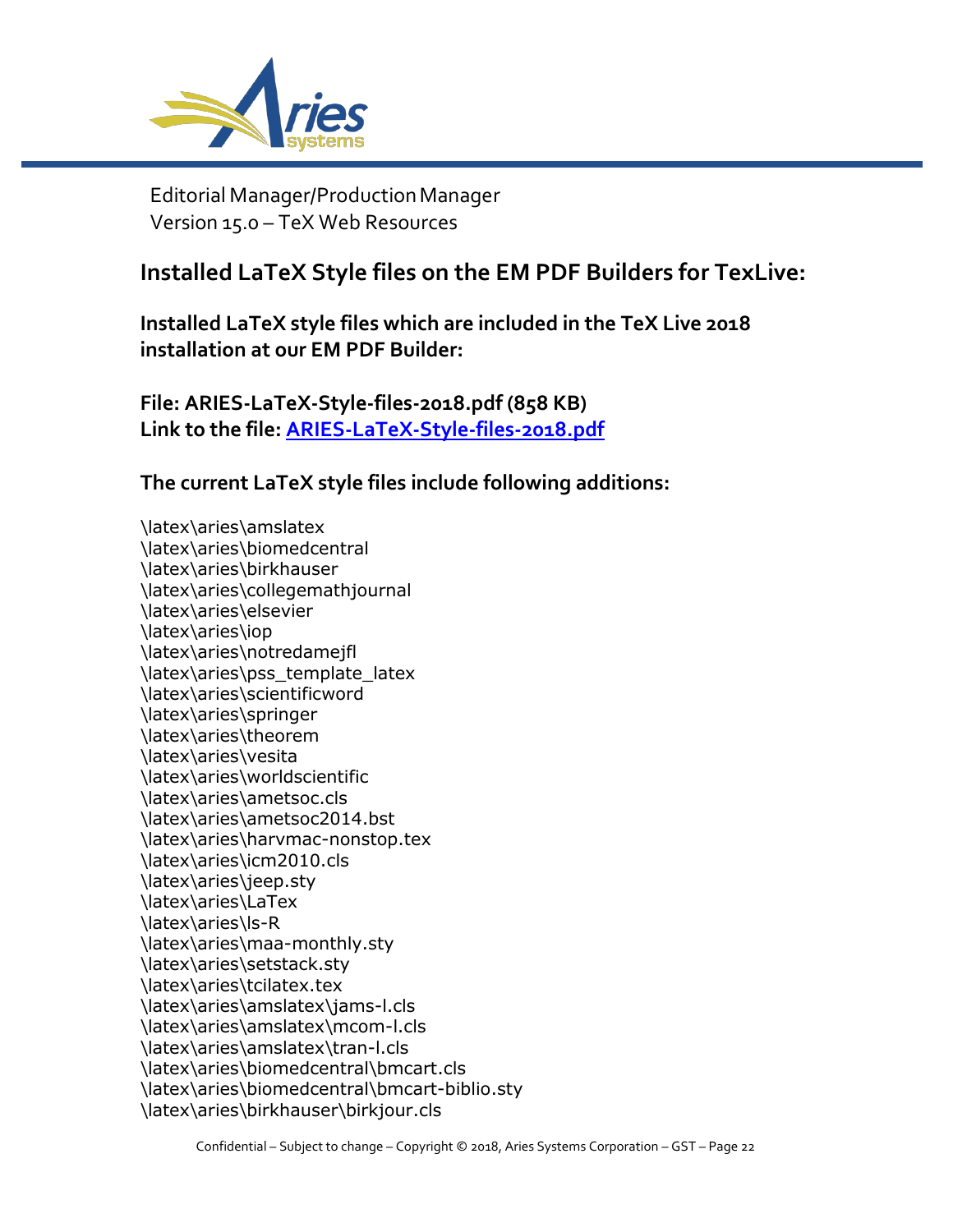

\latex\aries\birkhauser\birkmult.cls \latex\aries\collegemathjournal\college-math-j.sty \latex\aries\elsevier\elsart.cls \latex\aries\elsevier\elsart1p.cls \latex\aries\elsevier\elsart3p.cls \latex\aries\elsevier\elsart5p.cls \latex\aries\elsevier\espcrc2.sty \latex\aries\iop\iopams.sty \latex\aries\iop\iopart.cls \latex\aries\iop\iopart10.clo \latex\aries\iop\iopart12.clo \latex\aries\notredamejfl\jfl.cls \latex\aries\pss\_template\_latex\w2sp-pss.clo \latex\aries\pss\_template\_latex\w-greek.sty \latex\aries\pss\_template\_latex\wiley2sp.cls \latex\aries\scientificword\sw20elba.sty \latex\aries\scientificword\sw20jart.sty \latex\aries\scientificword\sw20lart.sty \latex\aries\springer\pepsart.cls \latex\aries\springer\SolarPhysics.cls \latex\aries\springer\spr-astr-addons.sty \latex\aries\springer\spr-sola-addons.sty \latex\aries\springer\svglobal.clo \latex\aries\springer\svglov2.clo \latex\aries\springer\svglov3.clo \latex\aries\springer\svjour.cls \latex\aries\springer\svjour2.cls \latex\aries\springer\svjour3.cls \latex\aries\theorem\thmsa.sty \latex\aries\theorem\thmsb.sty \latex\aries\theorem\thmsc.sty \latex\aries\theorem\thmsd.sty \latex\aries\theorem\thmsupp.tex \latex\aries\vesita\cej.cls \latex\aries\worldscientific\ws-ijqi.cls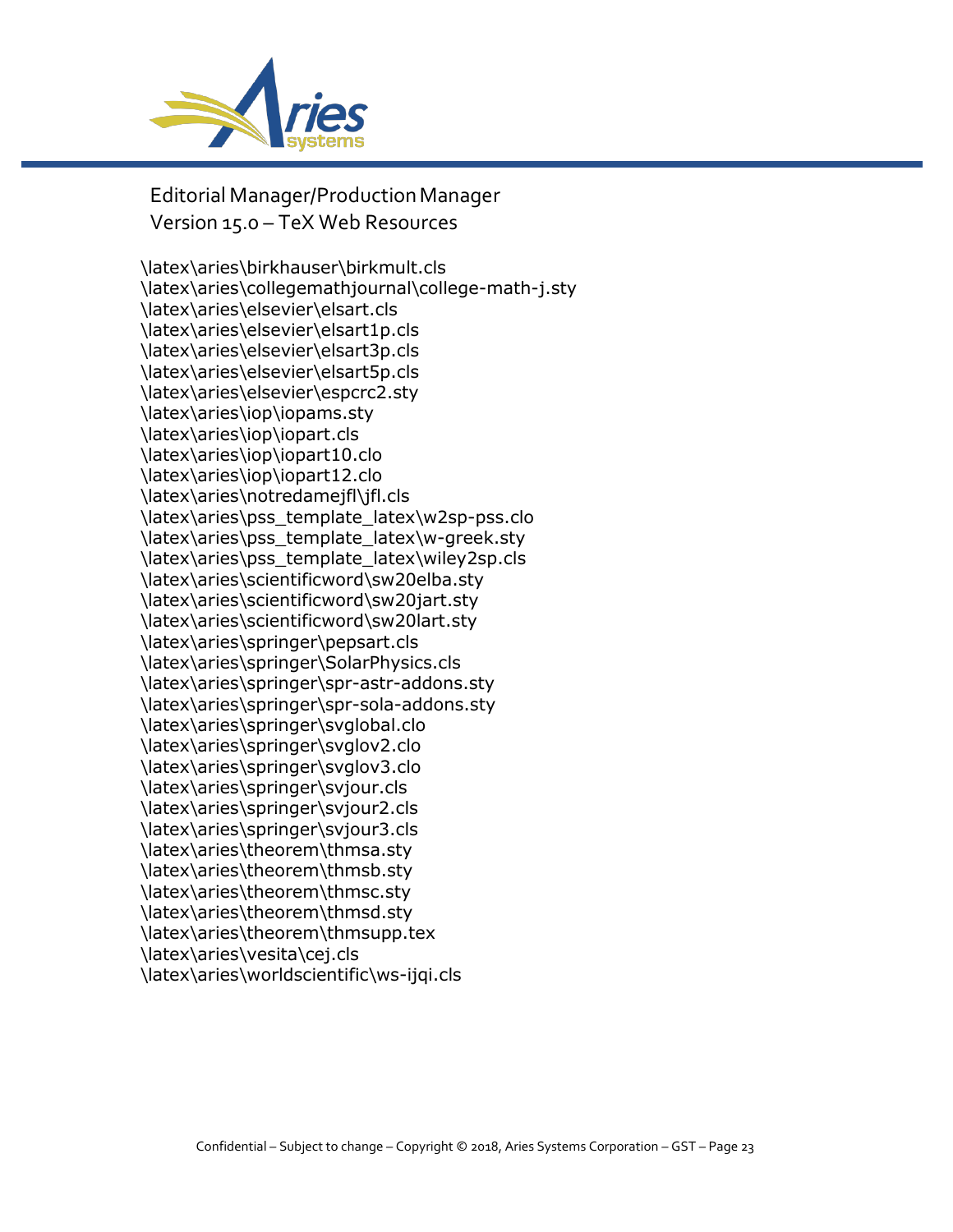

# **Helpful TeX Links:**

## **Beginners guide to TeX**

This excellent introduction to TeX contains links to a basic explanation of TeX, a more thorough overview, and FAQs. You'll also find user help, documentation, sample documents, and a list of recommended reference books. <http://www.tug.org/begin.html>

## **The Comprehensive TeX Archive Network**

If you know absolutely nothing about TeX and would like to learn about what TeX is and where it came from, be sure to take a look at the article entitle "What it TeX?" There is a search function for files and documentation on the site as well as links to sign up for TeX users groups and announcements lists. <http://www.ctan.org/>

## **LaTeX Encyclopedia**

An Online LaTeX "encyclopedia". The site contains a table of contents with links to information on documentation, installation, typography, and a Navigator for the site.

<http://tex.loria.fr/>

## **LaTeX Math Guide**

The American Mathematical Society's Short Math Guide for LaTeX. <ftp://ftp.ams.org/pub/tex/doc/amsmath/short-math-guide.pdf>

## **LateX-Tutorial**

http://www.pages.drexel.edu/~pyo22/students/latexRelated/latexTutorial. html.

**The TeX Live Guide - TeX Live 2018 – (updated April 2018)** <http://www.tug.org/texlive/doc/texlive-en/texlive-en.pdf>

**TeX Live for Windows, Mac (MacTeX) and UNIX** https://www.tug.org/texlive/